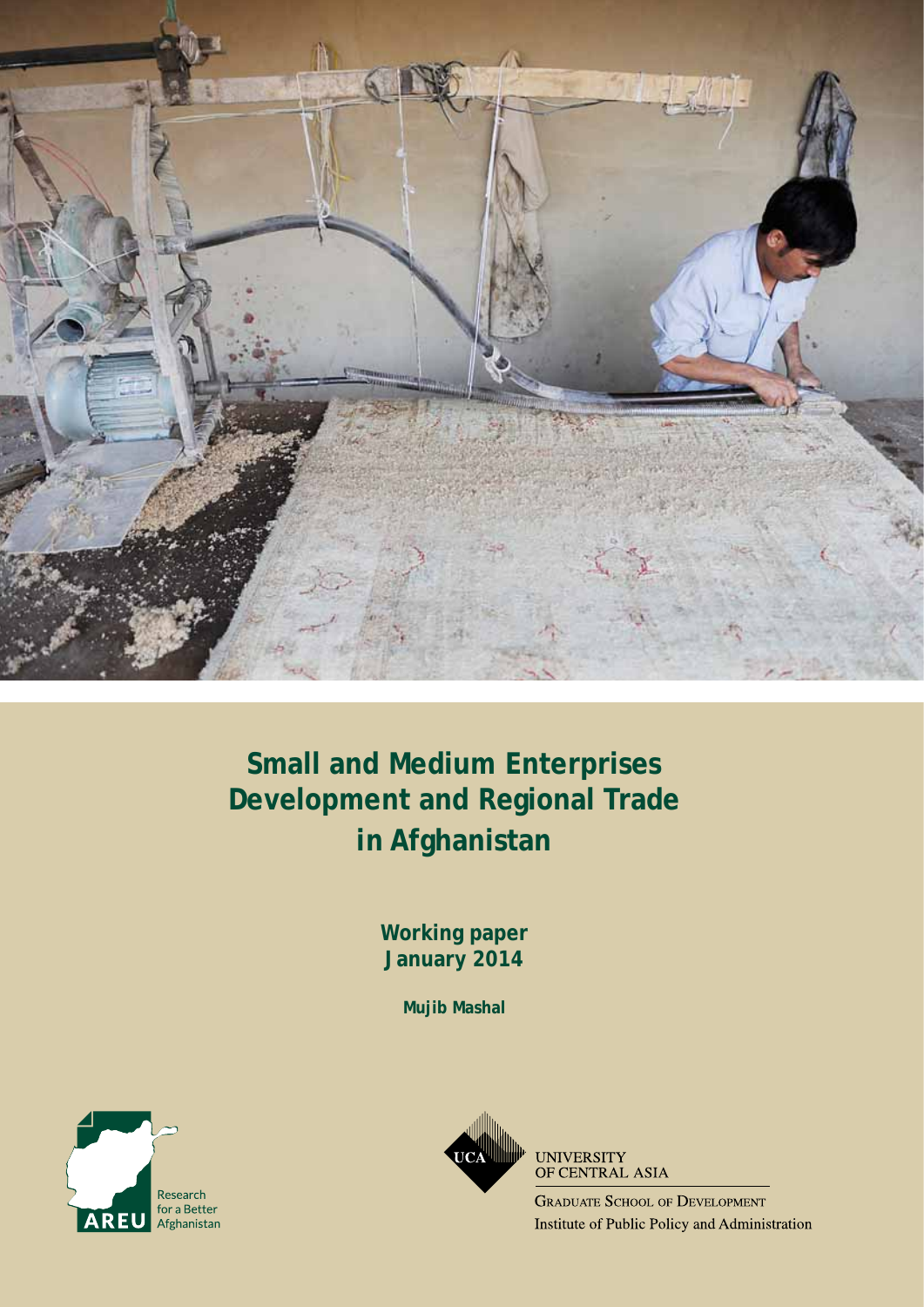**Afghanistan Research and Evaluation Unit**

**Working Paper**

# **Small and Medium Enterprises Development and Regional Trade in Afghanistan**

**January 2014**

**Mujib Mashal**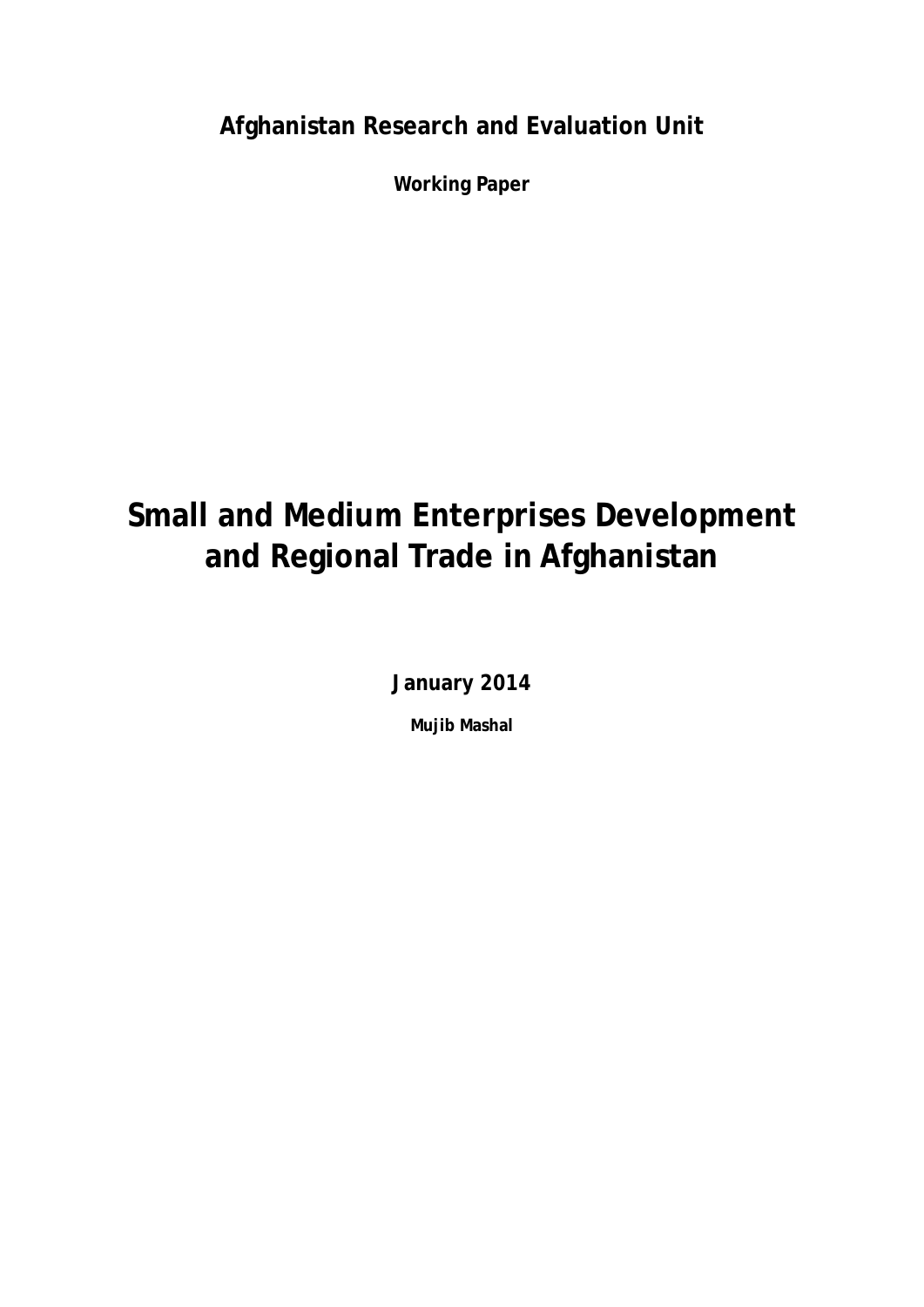**Layout**: **Ahmad Sear Alamyar**

Cover photo: **A carpet maker in Kabul (by Jawad Jalali)** 

**AREU Publication Code: 1401E**

© 2014 Afghanistan Research and Evaluation Unit. The opinions expressed in this publication are those of the author and do not necessarily reflect those of AREU. Some rights are reserved. This publication may be reproduced, stored in a retrieval system or transmitted only for noncommercial purposes and with written credit to AREU and the author. Where this publication is reproduced, stored or transmitted electronically, a link to AREU's website (www.areu.org.af) should be provided. Any use of this publication falling outside of these permissions requires prior written permission of the publisher, the Afghanistan Research and Evaluation Unit. Permission can be sought by emailing areu@areu.org.af or by calling +93 (0) 799 608 548.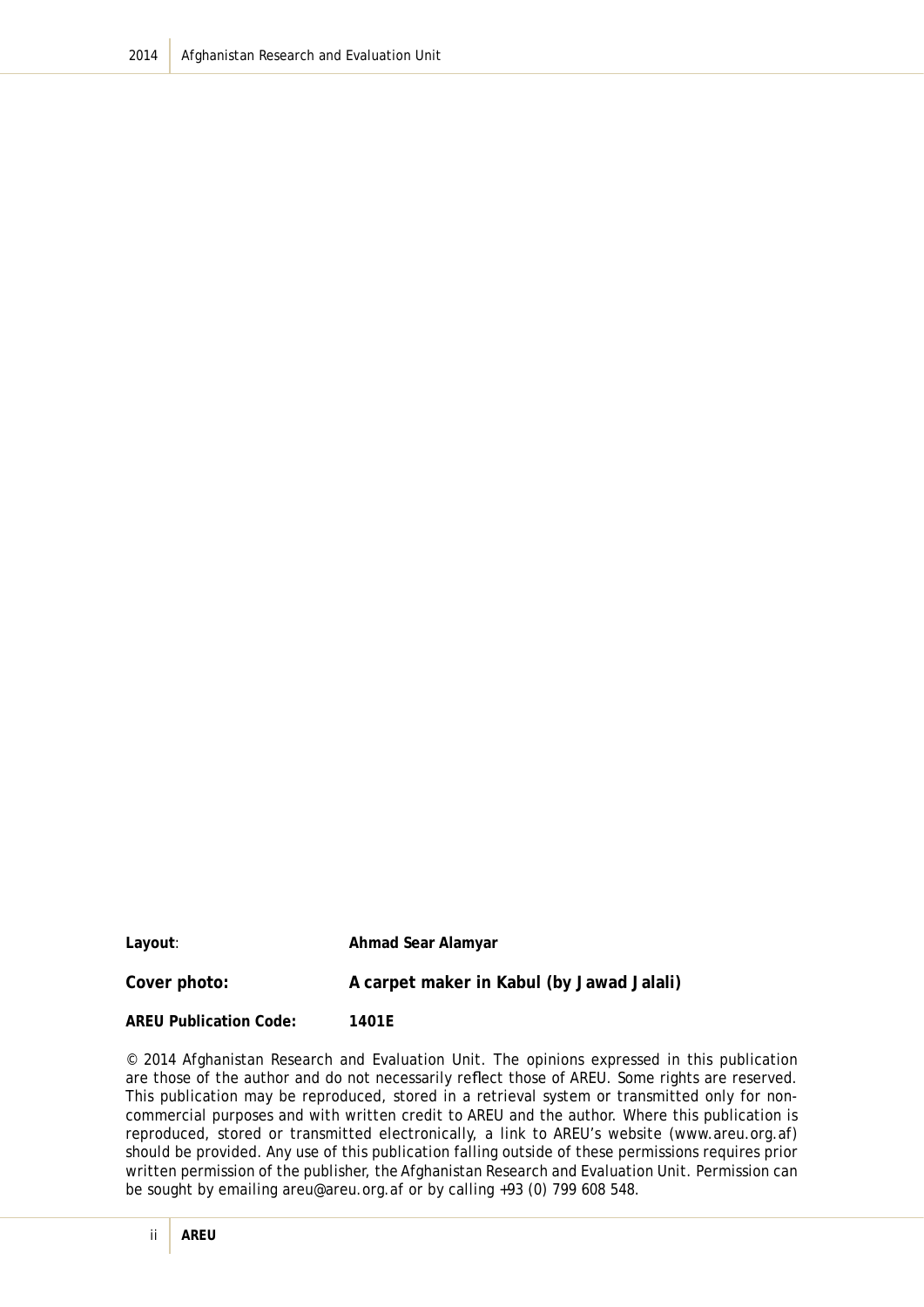### **About the author**

Mujib Mashal, a graduate of Columbia University with a degree in South Asian history, writes investigative and explanatory features for international magazines. His work has appeared in Harper's Magazine, TIME Magazine, The New York Times, The Wall Street Journal, Al Jazeera English and many other outlets.

### **About the Afghanistan Research and Evaluation Unit**

The Afghanistan Research and Evaluation Unit (AREU) is an independent research institute based in Kabul. AREU's mission is to inform and influence policy and practice through conducting high-quality, policy-relevant research and actively disseminating the results, and to promote a culture of research and learning. To achieve its mission AREU engages with policymakers, civil society, researchers and students to promote their use of AREU's research and its library, to strengthen their research capacity, and to create opportunities for analysis, reflection and debate.

AREU was established in 2002 by the assistance community in Afghanistan and has a Board of Directors comprised of representatives of donor organizations, the United Nations and other multilateral agencies, and non-governmental organizations. AREU currently receives core funds from the Embassy of Finland, the Swedish International Development Cooperation Agency (SIDA) and the Swiss Agency for Development and Cooperation (SDC).

Specific projects in 2014 are currently being funded by the European Commission (EC), the Swiss Agency for Development and Cooperation (SDC), the Overseas Development Institute (ODI), the United Nations Development Programme (UNDP), the World Bank, the University of Central Asia (UCA), United States Institute of Peace (USIP), the Deutsche Gesellschaft für Internationale Zusammenarbeit (GIZ) GmbH and the Embassy of Finland.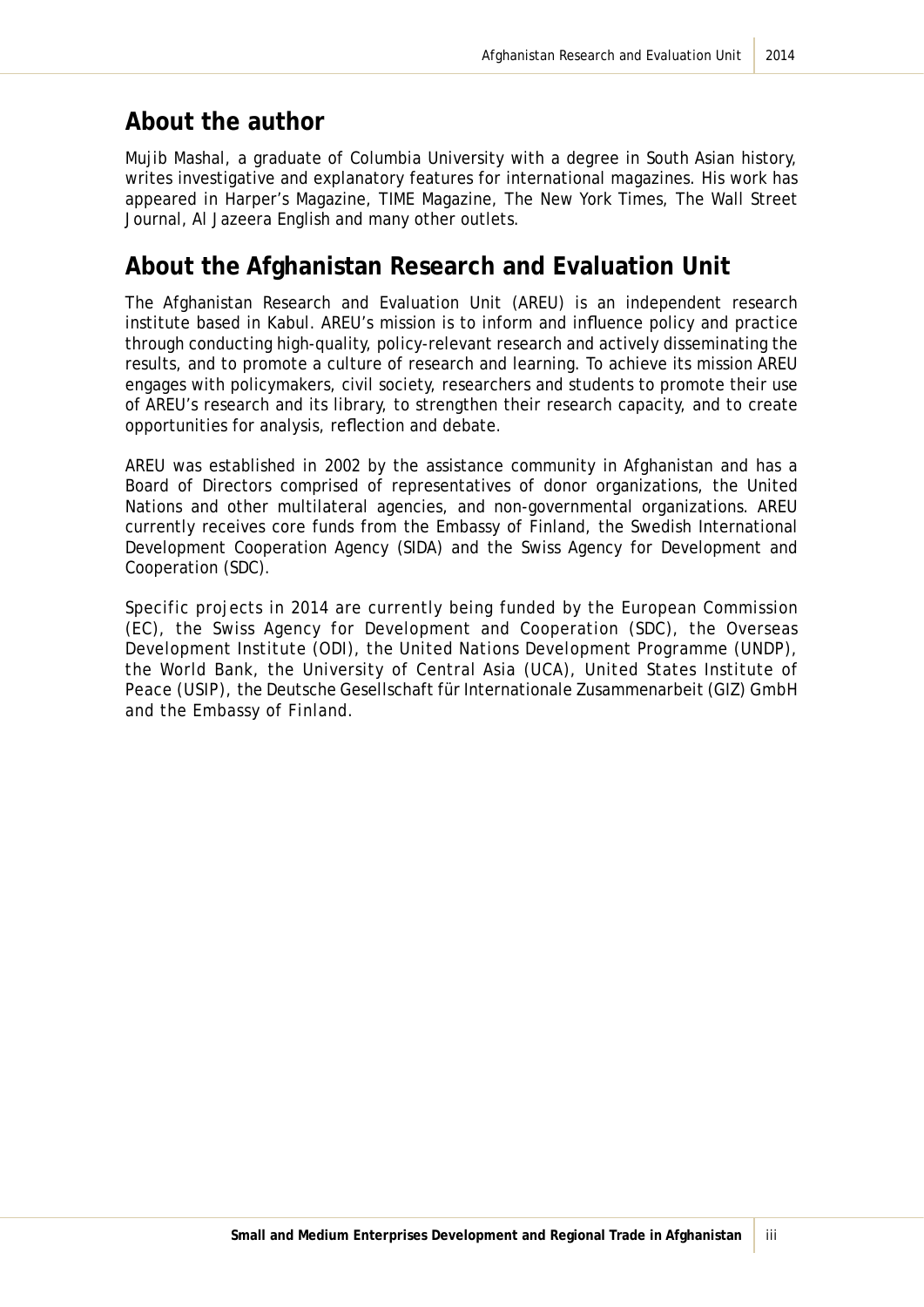# **Table of Contents**

| 1 <sub>1</sub> |                                                                                                        |  |  |
|----------------|--------------------------------------------------------------------------------------------------------|--|--|
| 2.             |                                                                                                        |  |  |
| 3.             |                                                                                                        |  |  |
| 4.             |                                                                                                        |  |  |
|                | 4.2<br>4.3                                                                                             |  |  |
| 5.             |                                                                                                        |  |  |
|                | 51<br>Trade and Transit Facilitation: Infrastructure Development 12<br>5.2<br>5.3<br>5.4<br>5.5<br>5.6 |  |  |
| 6.             |                                                                                                        |  |  |
|                |                                                                                                        |  |  |

# **Figures**

# **Tables**

|--|--|--|

# **Pictures**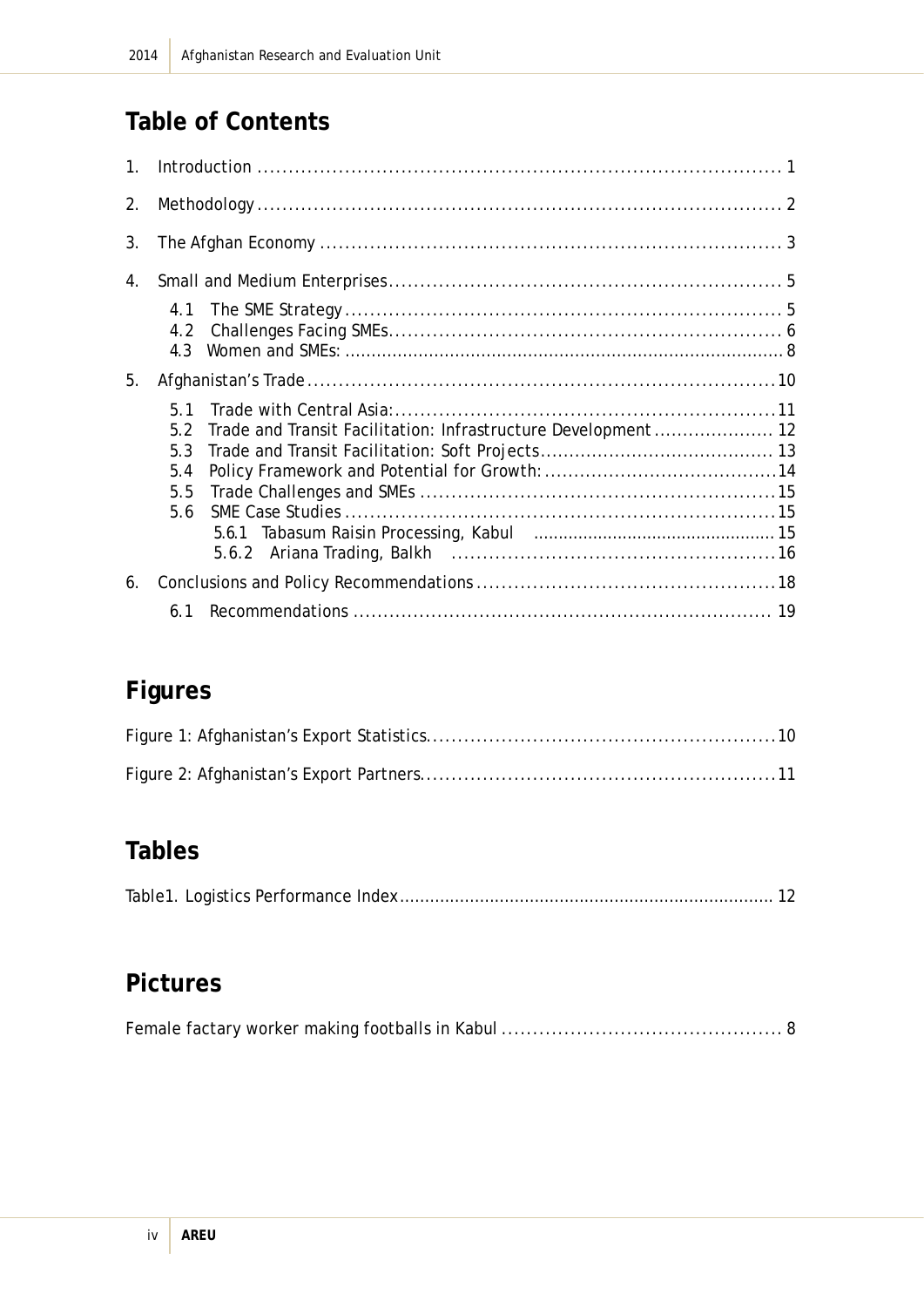### **Abstract**

Paper analyses main aspects of trade and economic relationship between the Republic of Tajikistan and Islamic Republic of Afghanistan: economic relationship between Tajikistan and Afghanistan in post-Soviet time; trans- port infrastructure between two countries and its influence on trade and socio-economic cooperation; transit and re-export. Also, author provides recommendations on development of trade and economic relationship be- tween Tajikistan and Afghanistan

### **keywords**

Tajikistan, Afghanistan, trade and economic relationship, transport infrastructure, transit, re-export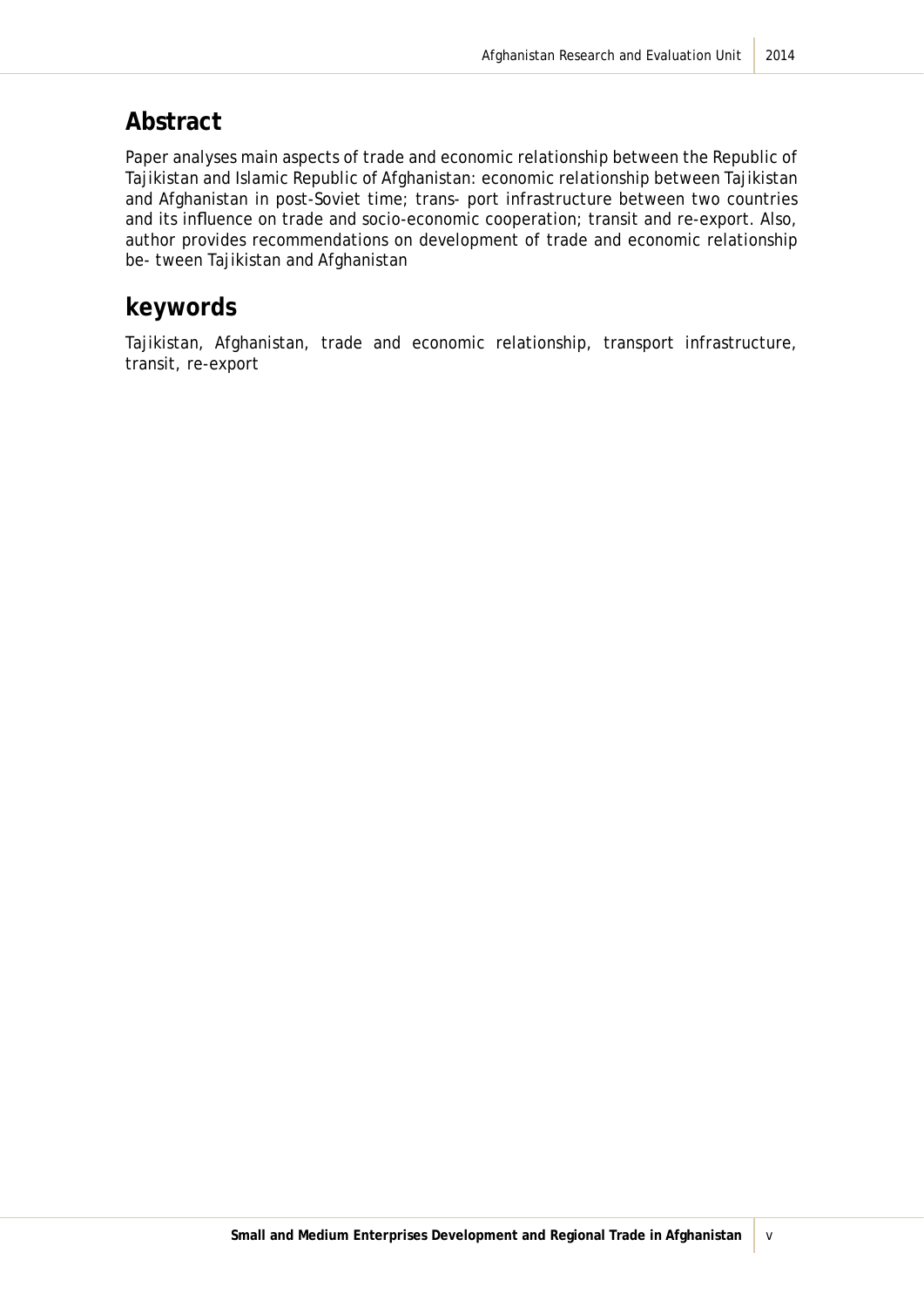# **Acronyms**

| <b>BCP</b>  | <b>Border Crossing Point</b>                                        |
|-------------|---------------------------------------------------------------------|
| CASA-1000   | Central Asia South Asia Electricity Trade and Transmission project  |
| <b>GBAO</b> | Gorno-Badakhshan Autonomous Oblast (Region)                         |
| <b>HPP</b>  | Hydro Power Plant                                                   |
| kW/h        | Kilowatts - hour                                                    |
| <b>MW</b>   | Megawatt                                                            |
| <b>NATO</b> | North Atlantic Treaty Organization                                  |
| <b>PRC</b>  | People's Republic of China                                          |
| <b>RT</b>   | Republic of Tajikistan                                              |
| <b>SA</b>   | Statistics Agency under the President of the Republic of Tajikistan |
| <b>TAPI</b> | Turkmenistan-Afghanistan-Pakistan-India                             |
| <b>TL</b>   | <b>Transmission Line</b>                                            |
| UN          | <b>United Nations</b>                                               |
| <b>US</b>   | <b>United States</b>                                                |
| <b>USD</b>  | United State dollar                                                 |
| <b>USSR</b> | Union of Soviet Socialist Republics                                 |
| <b>XUAR</b> | Xinjiang Uyghur Autonomous Region                                   |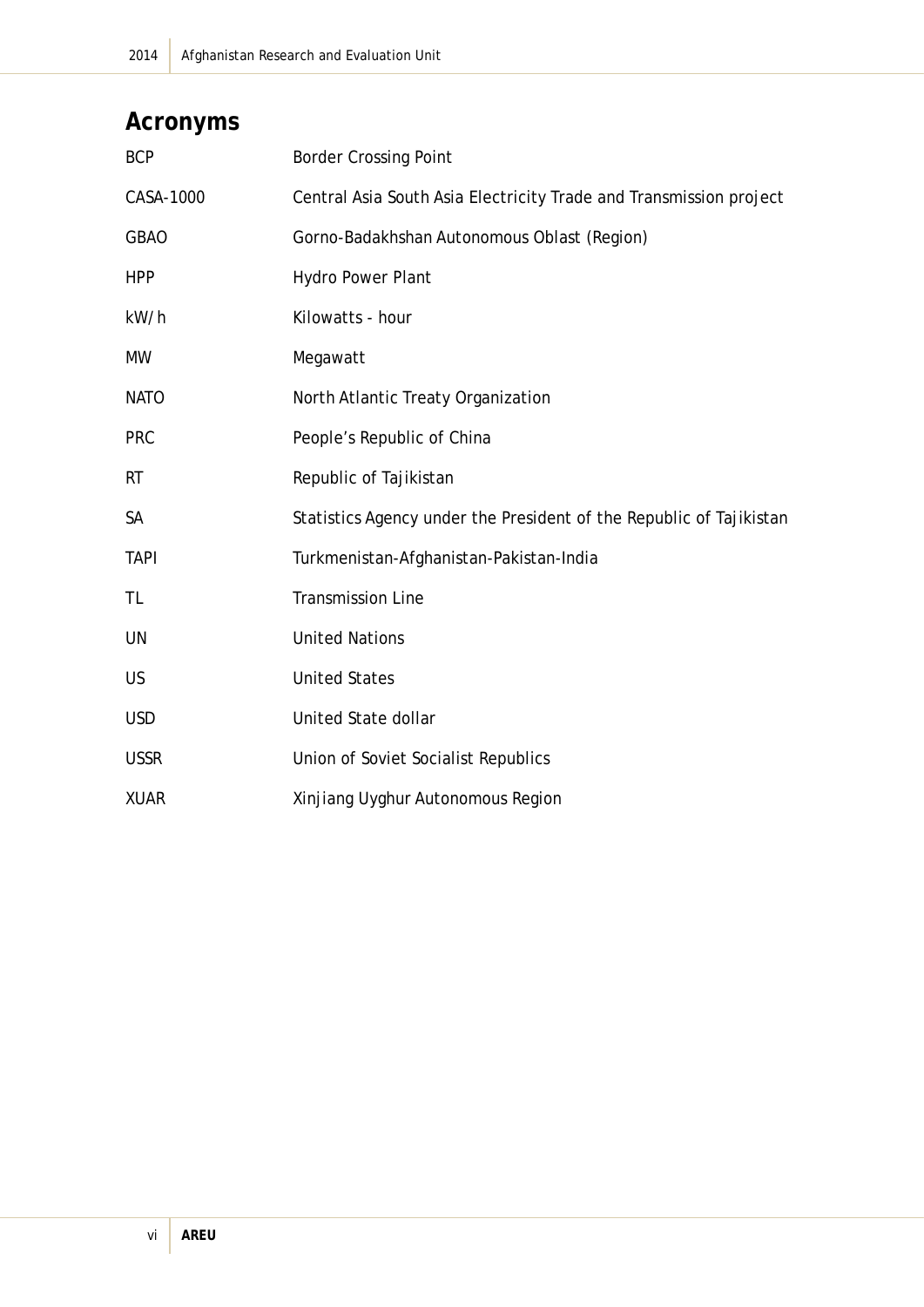### **1. Introduction**

In Afghanistan's turn to market economy after the US invasion in 2001, the private sector, 85 percent of it made up of Small and Medium Enterprises (SMEs), was defined as the engine for growth. But the flow of tremendous aid and money tied to the military presence distracted the government from focusing on the development of SMEs and facilitating their access to market, which would ensure the sustainability of the economy in the long run. The Afghan government's current SME strategy, which was not finalized until 2009, has sought to focus on target sectors that could develop alternatives to imports. Meanwhile, large challenges facing SMEs raise questions about their competitiveness, ingenuity, and their ability to survive the transition. The uncertainty and unpredictability of the business environment, dependence on donor organizations, lack of industriallevel energy, access to market, and a lack of clear link between the market-needs and what the education system offers are the main issues impeding SME growth. In the case of women-led businesses, the challenges are exacerbated by social limitations, as the support for women to work outside home seems to be declining. Afghanistan's trade, though still limited to traditional items, has seen sound growth in the past decade, but the trade deficit remains large. In 2002, Afghanistan exports were estimated at about \$100 million. In 2012, registered exports rose to \$470 million.

For Afghan traders, challenges related to transportation and border transit and corruption at customs and taxation offices impede growth. Because the majority of Afghan SMEs remain informal, Afghan exports are carried out by a mix of registered SMEs and commission workers who collect from small producers. Afghan officials also describe a "mafia", with far- reaching ties within government, which exports to Pakistan and beyond, bypassing official quality control channels. This impacts Afghanistan's revenues as well as the perception of the quality of Afghan products.The eastern border with Pakistan is unreliable, closing frequently due to protests over drone strikes. Corruption is also a major issue at ports of crossing from Pakistan, which affects market competition for traders importing from ports in the north. On the northern front, freight capacity is limited.

In recent years, Afghanistan has been touted as the pivot for inter-regional trade between south, east and central Asia and from there to Europe. But despite improved in-country infrastructure, deemed necessary for increasing the volume of trade, Central Asian nations remain largely skeptical of the benefits to trade with Afghanistan based on the risks that come with sharing about 2,000 kilometres (km) of borders. Amid uncertainty about US commitment in the region, the volume of trade between Afghanistan and Central Asia is unlikely to change dramatically, both due to Central Asian fears and unresolved "soft issues" such as border clearing and customs technology.

Based on the study of existing literature and extensive interviews with sectoral officials, this paper hopes to highlight the current state of SMEs in Afghanistan, the role of women in SMEs, the state of Afghanistan's trade with Central Asia, and the role that SMEs play in that trade.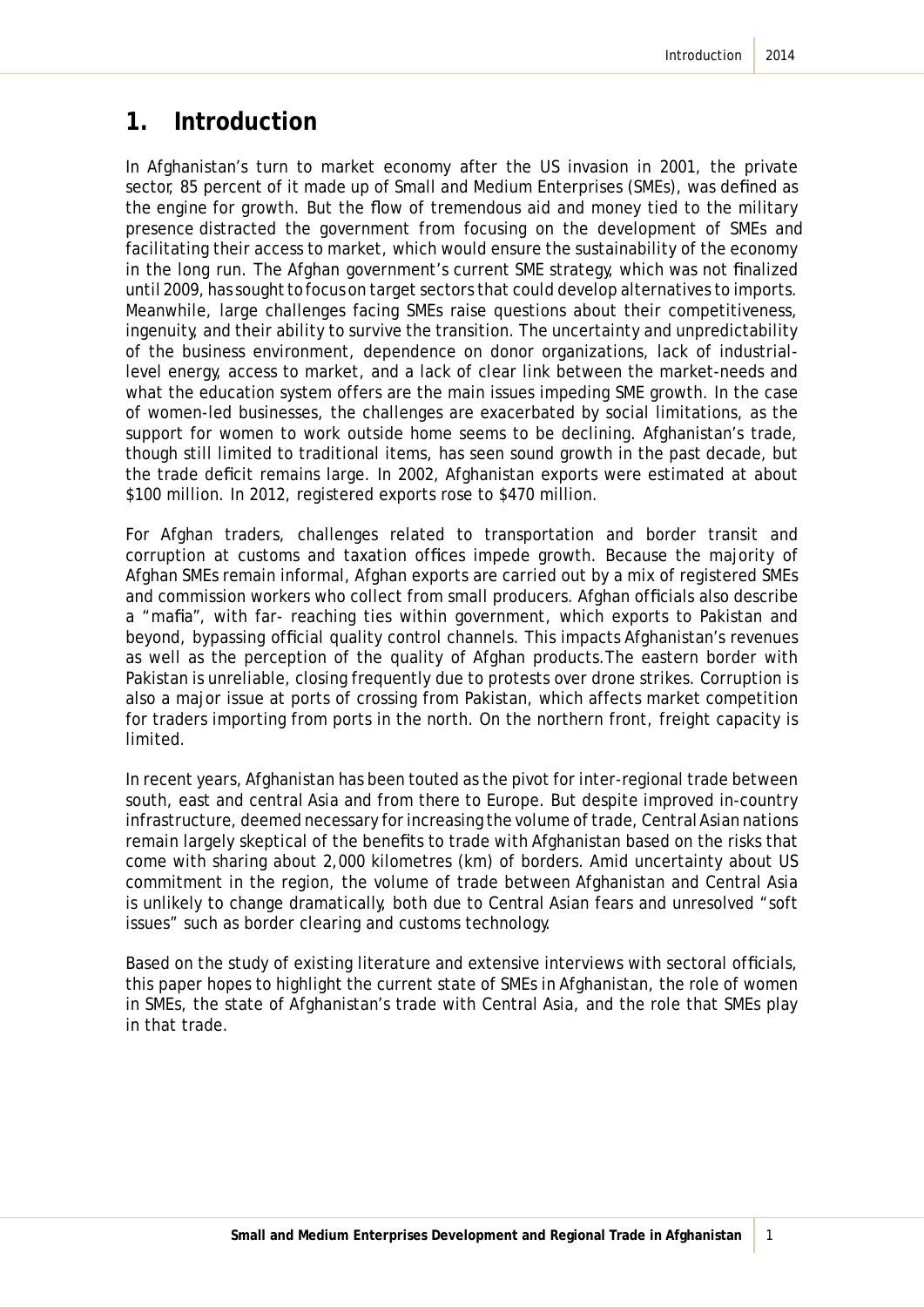# **2. Methodology**

This report relies on two sources of information and analysis: a thorough study of existing literature, and extensive interviews with experienced sectoral representatives.

The literature review included reports on the Afghan economy, trade, private sector development and diplomatic relations with Central Asian nations. Reports from aid organisationsworking on enterprise development (such as ASMED) provided insight into the challenges of developing SMEs in Afghanistan. World Bank reports about the state of the Afghan economy and the business climate were also reviewed. Conference presentations by government officials and independent experts on export, regional trade, transport expansion and customs reform were also reviewed.

Primary data collection was done through extensive key informant interviews with officials from the Afghan Ministry of Commerce and Industry, the Ministry of Finance, business association members, SME owners and business consultants.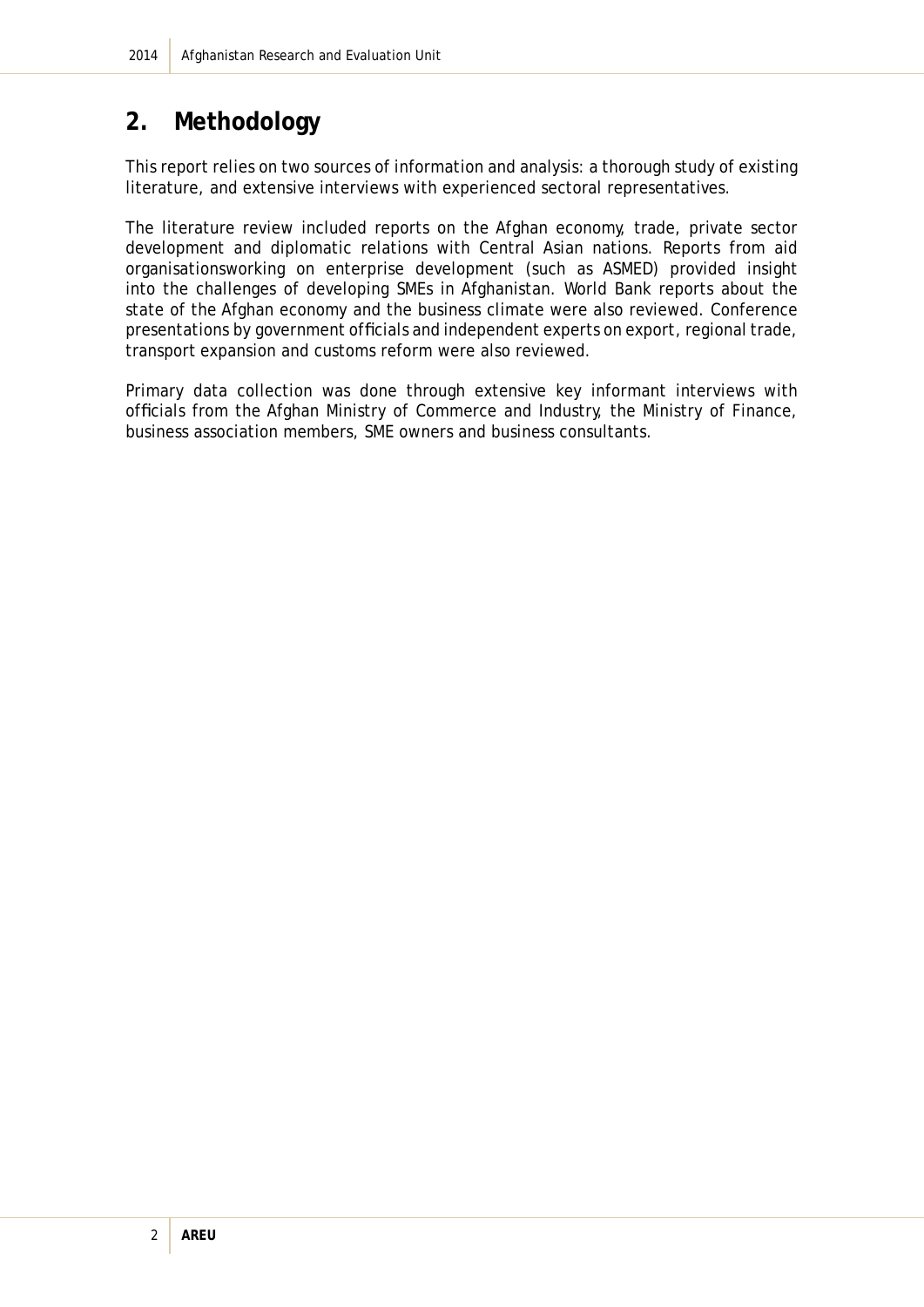# **3. The Afghan Economy**

Afghanistan has seen steady economic growth over the past decade, with realgross domestic product(GDP) growth averaging 10.5 percent between 2005 and 2012. Fueling the growth has been the international presence, particularly the military presence, which has brought about massive spending. A largeportion of the service sector, particularly construction and logistics, remain heavily dependent on military and development aid.

As the international troops begin to withdraw, growth is expected to slow down because of a reduction in aid and political uncertainty which creates a perception of risk for investors. Construction and services sectors have already slowed down in major cities. The transition comes at a time when the market economy, the system Afghanistan adopted after the US invasion, has not completely taken root despite policy and legislation frameworks in place.<sup>3</sup> After decades of Soviet-style socialism followed by a decade of statelessness, there were expectations that the government would assert influence on the market again and subsidise prices. The opening of the market and privatisation of industries have been met with skepticism, fueling the perception that the government is neither creating jobs nor regulating prices. Until now, some of that gap has been filled by the tremendous flow of aid money and military-related spending. As the currency devalues in the face of uncertainty and prices fluctuate, further questions will be raised about the fragile market economy.

The World Bank predicts several scenarios for Afghanistan's economy during the decade of transition after the foreign force withdraw. The most optimistic scenario predicts the economy willcontinue to grow at an average rate of 7 to 8 percent. This scenario assumes that the military transition would not affect the business climate. It further assumes that the extractive industries, notablymining which is also dependent on security, will contribute noticeably to the economy. Other scenarios predict growth at about 6 percent. This is, the most likely scenario, if growth in agriculture and businesses are sustained and international aid decreases gradually. However, if there is an extreme deterioration of security, growth is likely to be less than one percent.

In 2012, the first year of the transition as security was gradually handed over to Afghan forces ahead of the foreign withdrawal, the World Bank reported that economic growth was largely unaffected. It remained at an estimated 11.8 percent, a 4.5 percent increase from 2011. The growth is attributed to "an exceptional harvest," in which wheat production met 93 percent of domestic consumption, approaching self-sufficiency. Oil production in Amu Daryaincreased the extractive industries share to 1.8 percent of GDP, a 1.2 percent rise from 2010. Oil production is currently at 1,950 barrels per day. This is expected to rise to 4,000 barrels per day by the end of 2014.

However, in 2013, economic growth fell significantly. The security and political uncertainty, combined with a decreased harvest due to moderate rainfall, slowed growth to about 3.1 percentof GDP. Business confidence had already suffered, as evidenced by an 8 percent decline in new businessregistration in 2012. The Afghanistan afghani (AFN) depreciated

<sup>1</sup> The World Bank, GDP growth (annual %), Afghanistan, http://data.worldbank.org/indicator/NY.GDP. MKTP.KD.ZG/ countries/AF?display=graph (accessed January 15, 2014)

<sup>2</sup> Wadsam, Services and Construction Sector Declining in Kabul, Mazar and Kandahar, ACCI Report, November 30, 2013, http://www.wadsam.com/services-and-construction-sector-declining-in-kabul- mazar-and-kandahar-acci-report-989/ (accessed January 12, 2014)

<sup>3</sup> Interview with Ministry of Commerce and Industries Official 3. Kabul; December 6, 2013.

<sup>4</sup> The World Bank, "Afghanistan: From Transition to Transformation II", Senior Officials Meeting, July 2, 2013, http:// www.worldbank.org/content/dam/Worldbank/document/SAR/afghanistan/SOM-WorldBank-July2013.pdf(accessed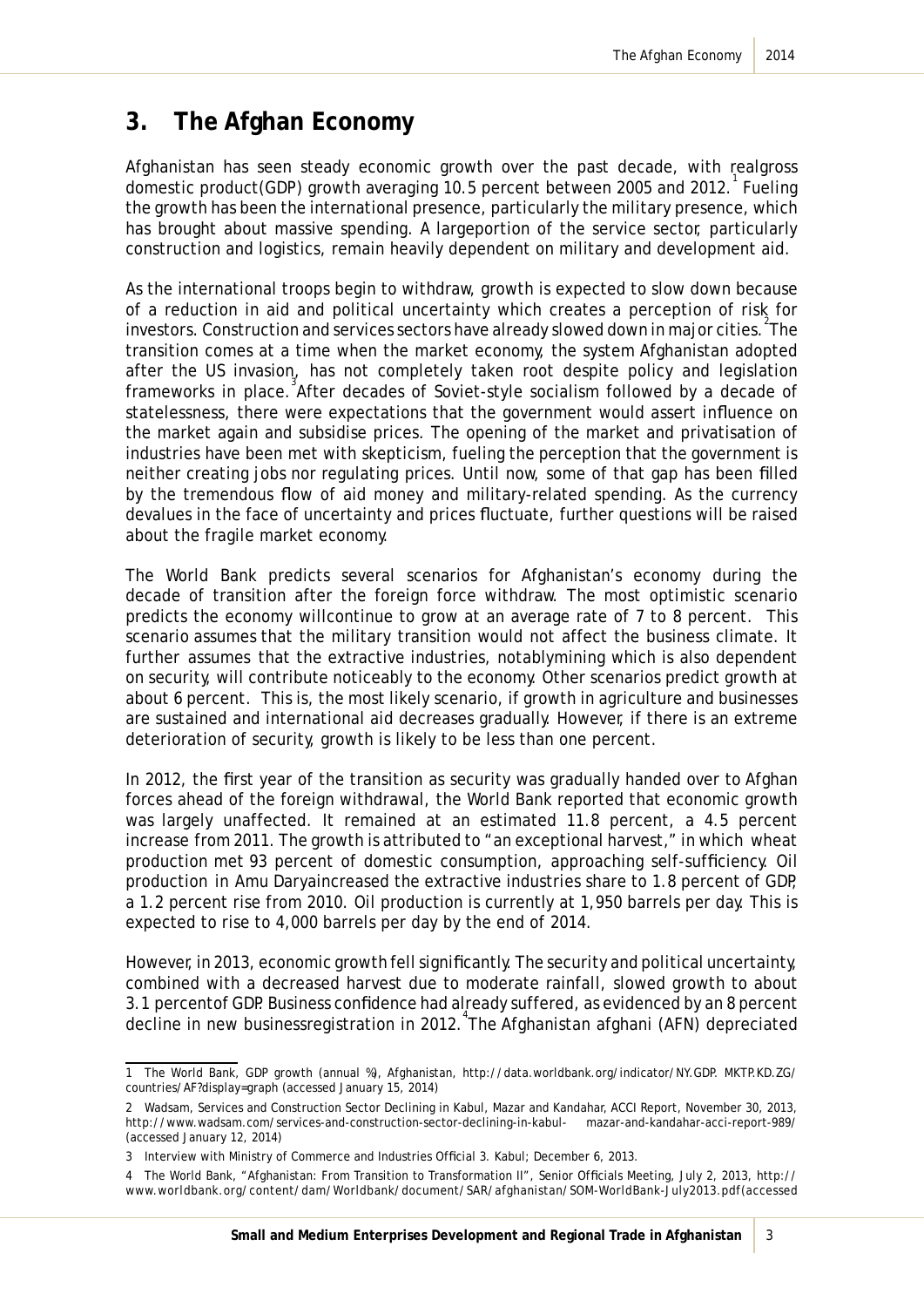from AFN 48 to AFN 57 to the US dollar in 2011. Exports, estimated at US\$2.6 billion (factoring in unrecorded trade), fell by 5 percent in 2012, while imports increased by as many percentage points to reach about US\$ 11.2 billion. The trade deficit stands at US\$8.5 billion.<sup>5</sup> Domestic revenues fell short of expectations due to customs performance, which saw a 9.6 percent decline despite the increase in imports.

Domestic revenues can only finance 65 percent of the operating budget which keeps growing every year. The rest has to be funded by donors. Military and civilian aidpledged by international community at recent conferences is expected to be about US\$8billion annually, and will help finance the gap. The reduction in aid is expected to impact urban centres more than rural areas, where aid essentially did not trickle down over the past decade.

The mining sector, despite its US\$3trilion value in copper, goldand iron ore , requires significant investments before it will generate jobs and revenue. These investments have not yetbeen made. Rushing to extraction without the perquisite human resource could lead to outsourcing to international firms, which would undermine the desired economic impact.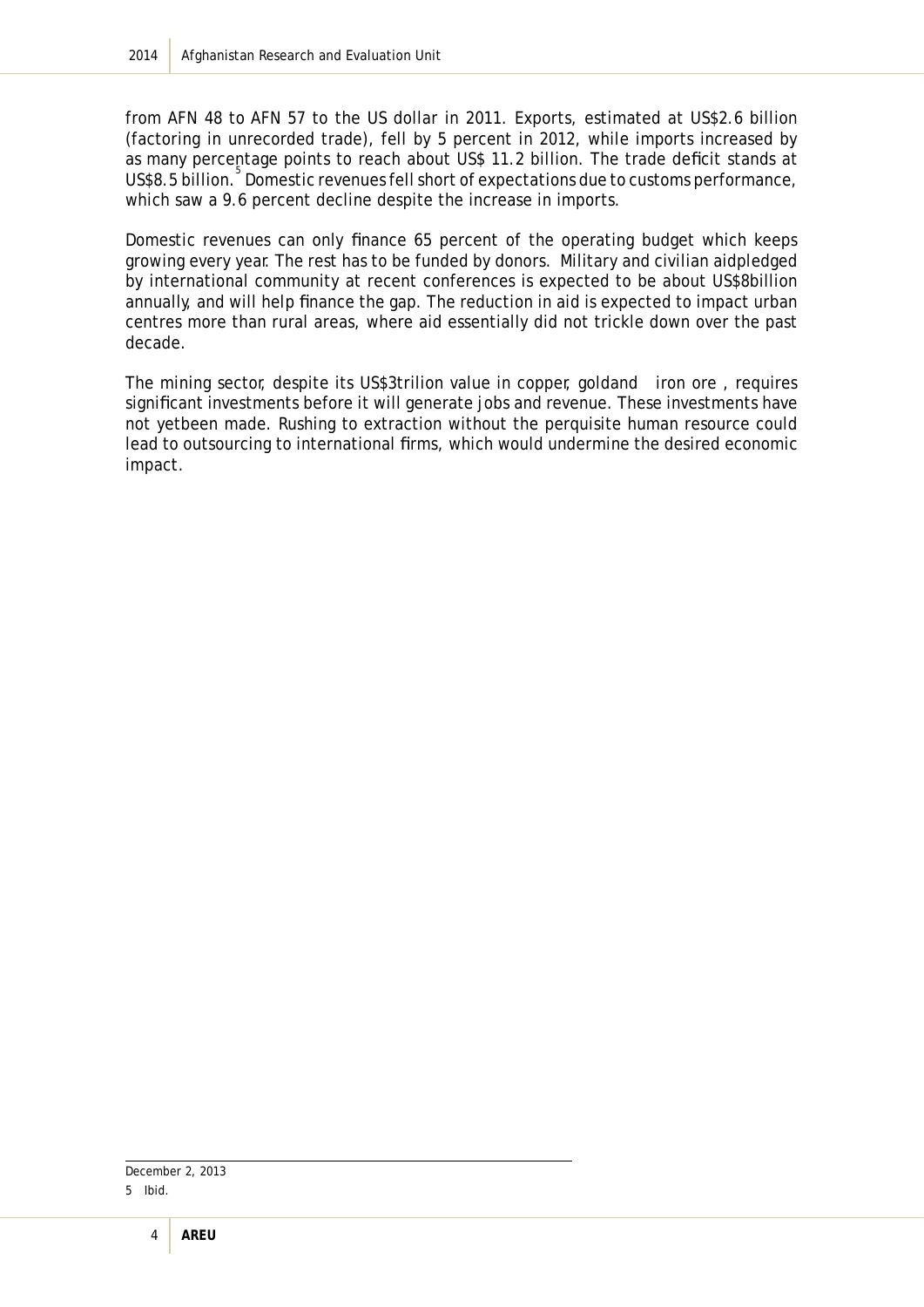## **4. Small and Medium Enterprises**

With Afghanistan's turn to the market economy, the private sector is considered the engine for growth. At the heart of the private sector are small and medium enterprises (SMEs).<sup>6</sup> SMEs make up about 80 percent of Afghan businesses, half the country's GDP, and employ more than 1/3 of the labour force. Despite having such an important role in the economy, the development of SMEs has not been prioritised until recently, and the sector faces significantchallenges.

#### **4.1 The SME Strategy**

Afghanistan did not have a clear SME strategy during the first eight years after the US invasion. A strategy was finalised in 2009, but its implementation and oversight did not begin until 2011, when the SME Directorate was formed within the Ministry of Commerce and Industry. The Directorate began with a staff of 12, which doubled a year later. However it remains understaffed for the complexity of the work it oversees.

In the short and medium terms, due to a massive trade deficit, the strategy targeted sectorsdeveloping import. Specifically, it provided capacity building and market information, and called for donor and government support for target industries, such as food, vegetable oil, dairy and poultry production.Export promotion, in the short term at least, was not considered a key element of the strategy because exports remain limited to traditional items.<sup>10</sup> In the current, medium to long term phase, the strategy maintains a focus on import alternatives, while also concentrating on mineral exports.

Officials working on SME development lament that a clear awareness campaign about the new economic system was never launched and that not enough attention was given to value chain development and coordination of economic policy at a higher level. SME development happened on an ad-hoc, donor-driven basis. Business owners "rapidly adapted to the perceived priorities of international dollars," turning to "short-term trading at the expense of long-term productive enterprises".

As a result, the subsidising role that the socialist government had played in the past was taken on by donor organisations. In the process, the role of the government and its neweconomic system was undermined; a problem exacerbated by rampant corruption. The directorate reports that a majority of SMEs, between 70 and 80 percent, developed informally and did not register with the authorities.<sup>12</sup> From the perspective of SME owners, formal registration simplymeant a tax officer raiding their offices. However, as the subsidising role of international aid organisations shrinks, they are increasingly turning to the government to invest in their businesses.

<sup>6</sup> According to Ministry of Commerce official 3, in their definition "Small" enterprises employ between 5

and 20 people and "medium" enterprises employ between 20 to 100 individuals.

<sup>7</sup> Afghanistan Country Report - Enhancing the Competitiveness of Small and Medium Enterprises in Member States. Presentation by Afghan Ministry of Commerce and Industries at Organsatin of Islamic Cooperation Meeting in Istanbul. October 8-11, 2012

<sup>8</sup> Ibid.

<sup>9</sup> Interview with Ministry of Commerce and Industries, Official 3. Kabul; December 6, 2013.

<sup>10</sup> Ministry of Economy, Islamic Republic of Afghanistan, "Enhancing the Competitiveness of Small and Medium Enterprises in Member States," Presentation at Organization of Islamic Cooperation, Istanbul, Turkey (October, 2012).

<sup>11</sup> Jake Cusack and Erik Malmstrom, "Challenges and Hope for Private Sector Development in Afghanistan," Transcript, Council on Foreign Relations, November 1, 2010, http://www.cfr.org/afghanistan/bactrian- gold-challenges-hopeprivate-sector-development-afghanistan/p23583 (accessed November 1, 2013)

<sup>12</sup> Interview with Ministry of Commerce and Industries Official 3. Kabul; December 6, 2013.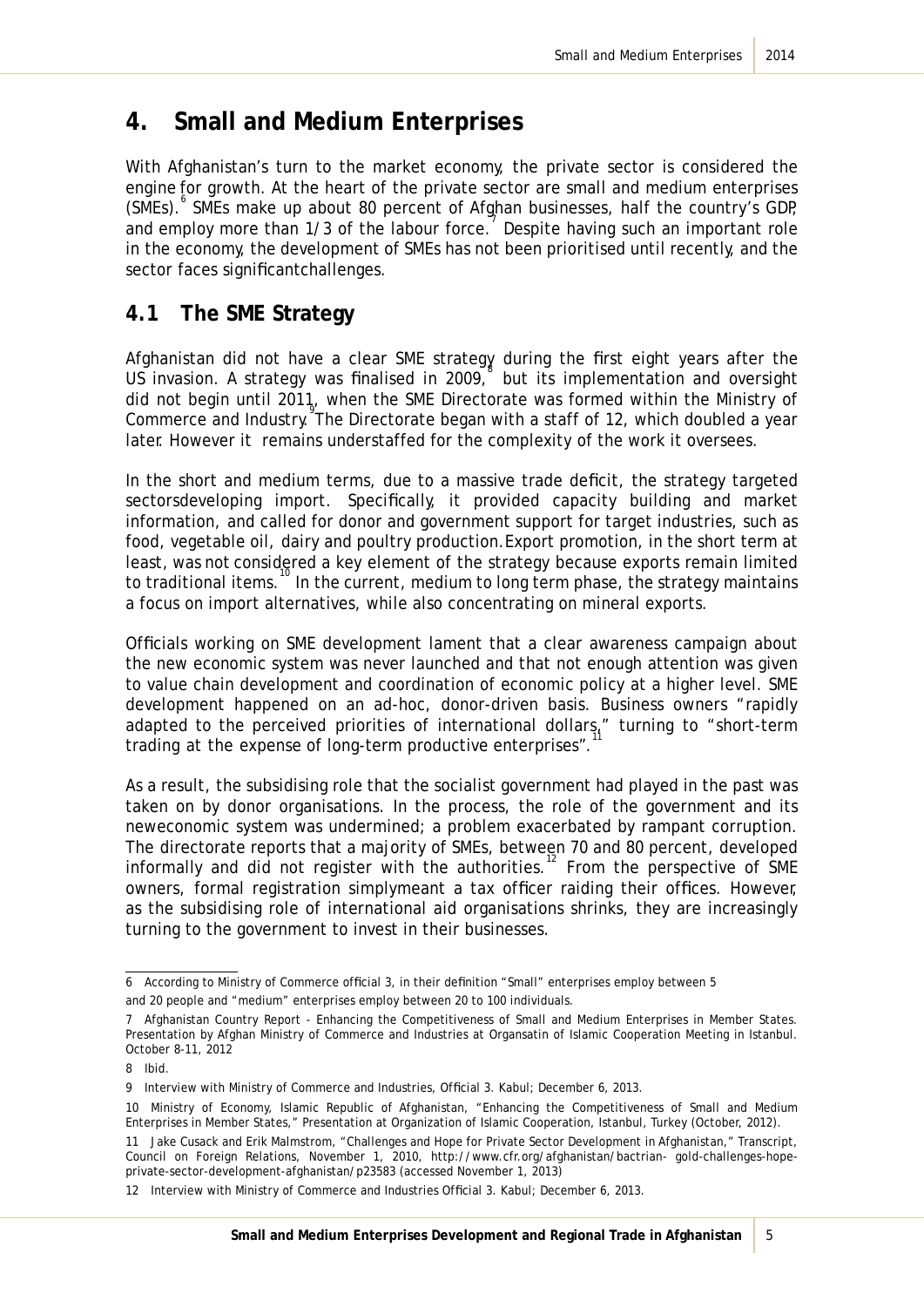Despite 10years of a market economy, corruption notwithstanding, the perceivedrole ofgovernment remains grounded in the beliefs of three decades ago. If a clear strategy for SMEs had been put into action earlier, value chains would have been tested by now and the role of the government in facilitating business would have become clear to business owners. What has happened instead is growth based onthe construction boom and the service sector tied to the foreign presence. The competiveness and ingenuity of SMEs to survive after the transition is in question.

Despite a limited government strategy, major donor projects have been completed to supportSMEs. These include USAID'sfive and a half year, \$114 million ASMED programme. ASMEDsupported value chain development, which helped Afghan businesses maximise their profit and resulted in job creation. The programme also provided in-kind grants and technical assistance to a range of enterprisesinclude gem cutting, carpet cut and wash facilities and cardboard production for packing fruit. ASMED supported both existing business associations and the formation of new ones.

ASMED studied specific industries to assess value gaps. For example, the marble industry needed to enhancefinishing techniques and improving links to international markets. This meant direct grant investments in finishing techniques, combined with work with associations and the government to identifybusinessopportunities in foreign markets. The Dried Fruit Exporters Association of Kandahar (DFEAK) and the Fresh Fruit Exporters Union of Kandahar (FFEU) buy from 20,000 farmers in the southern region of the country, exporting about 90 percent of the fruit from the south. With ASMED's support, a box factory was installed in Kandahar, reducing the cost of packaging from \$2 to \$1per 20 kilogrammes.

To assess its success, ASMED used the number of SMEs (1,300)andjobs (100,000) created under the programme. The challenge is sustainability; a problem which ASMED acknowledges, saying that even in the US, as many as 30 percent of new businesses fail within two years.

#### **4.2 Challenges Facing SMEs**

SMEs in Afghanistan are in a fragile state. This is largely due to a lack of attention in the first few years immediately after the US invasion. The government did not have an SME strategy until 2009 and implementation did not begin until 2011. In its initial phase, due to a massive trade deficit, the strategy sought to focus on target sectors that could develop alternatives to imports. Export promotion was not a priority. Despite a lack of cleastrategy, projects led by donor organisations, such as the United States Agency for International Development ( USAID) funded Afghanistan Small and Medium Enterprise Development (ASMED) project, have tried to fill the gaps in SME value chains and improve technical capacities.

Daunting challenges facing SMEs raise questions about their competitiveness, ingenuity and ability to survive the transition. Among the issues they face are the uncertainty of the business environment and decreasing market confidence; dependence on donor organisations for start-up support; limited access to credit; lack of industrial-level energy, quality control and creativity; limitedproduct diversity and access to markets. Lack of awareness of the workings of the new economic and trade system remain significant impediments to the growth of SMEs. Insufficient human and technological capacity exists, which is exacerabated by a disconnectbetween market-needs and the education system.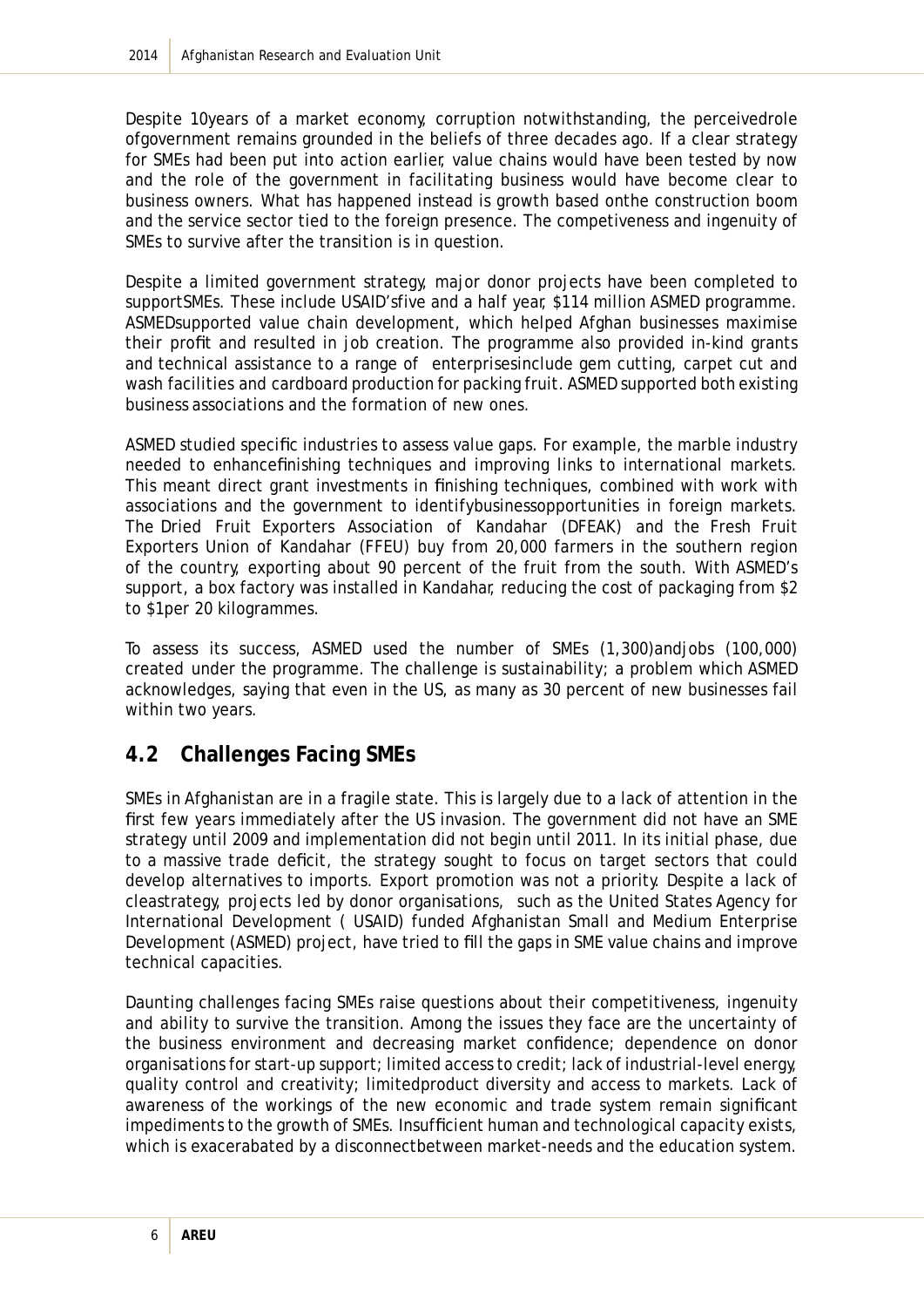The majority of SMEs operate in urban areas, outside government formal structures. Between70 and 80 percent remain informal and unregistered, largely pushed to the margins out of fear of entanglement in bureaucracy and corruption<sup>13</sup>. For small andmedium business owners, the incentives to formalise their business are minimal compared to the burden of corruption and bureaucracy. This leaves some SMEs, particularly those with export ambitions, vulnerable to exploitation by a mafia of export "commissionworkers," which in return undermines the quality of Afghan products as well as affects government revenues.

A 2009 survey by Afghanistan Rural Enterprise Development Programme (AREDP) showed that, besides the obvious problems of security and access to credit, SMEs lacked capacity in business planning and marketing. About 60perecent of the surveyed SMEs expressed a need "for knowledge-based business development". This was confirmedin ASMED's assessment of their biggest challenges. Gathering market information and helping SMEs interpret that information is difficult. A 2013 survey by the Afghan Chamber of Commerce and Industries, found that 80 percent of surveyed business owners listed lack of electricity, 78 percent listed corruption, and 32 percent identified land acquisition as their main challenges.

With regard to security, the main concern is "uncertainty and unpredictability" rather than physical security. The majority of SMEs operate out of urban centers, such as Kabul, Mazar-e-Sharif, Herat, Kandahar, Jalalabad, Kunduz, Maimamna, Taluqan andJawzjan, where physical insecurity is not a crippling problem. Mosturban centers have been largely secured in recent years, though potential attacks are not ruled out. The unpredictability stems from the foreign drawdown and the imminent political transition. While Afghan businesses, born in relative insecurity, are adaptive to occasional attacks, the fear of a return to the insecurity that the country faced in the 1990s when business was impossible, has created a hesitation to expand. If the elections get messy this time around, the results could be widespread chaos, which is not good for business.

<sup>13</sup> Interview with Ministry of Commerce Official 3. Kabul; December 6, 2013

<sup>14</sup> Interview with Ministry of Commerce and Industries Official 2. Kabul; December 3, 2013.

<sup>15</sup> Afghanistan Country Report - Enhancing the Competitiveness of Small and Medium Enterprises in Member

<sup>16</sup> ACCI Survey Reveals More Than 50% of Afghan Private Firms are Optimistic about Future. Wadsam (June 6, 2013), http://www.wadsam.com/acci-survey-reveals-more-than-50-of-afghan-private-firms-are-optimistic-about-future-344/ (accessed December 1, 2013)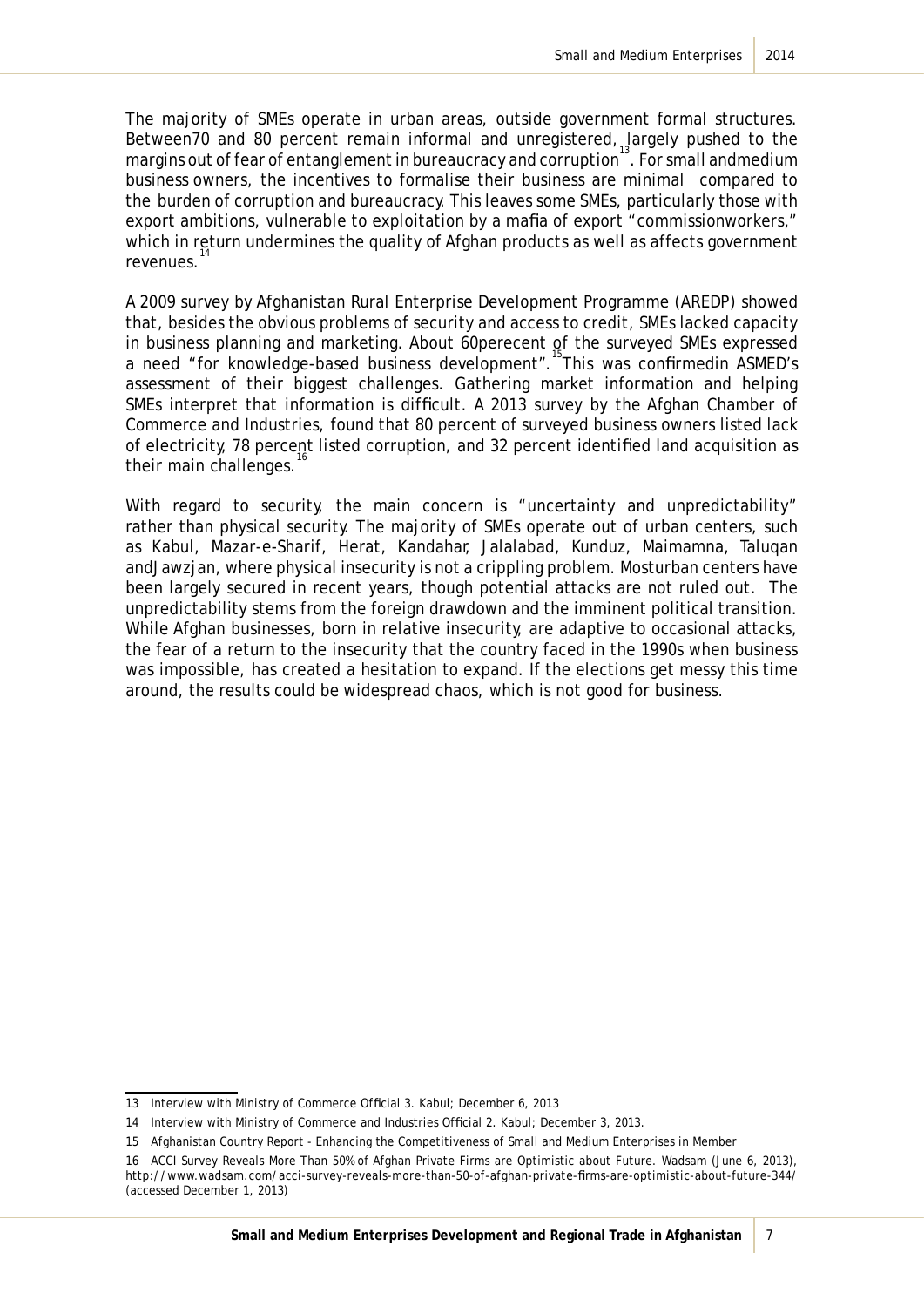Access to markets is impacted by the capacity of the business. In the export market, particularly the dried fruit sector, there are some business with decades of export experience.<sup>17</sup> These have simply revived and expanded those connections. However, new SMEs have little capacity in accessing to markets. When exhibitions are held abroad, for example, business owners see it as a one-time sales opportunity rather than an opportunity to network for longer term and larger trade opportunities.

#### **4.3 Women and SMEs:**

For women-led businesses, existing challenges are exacerbated by social limitations. Their gender makes access to markets and credit, where property documents are often required for loan insurance, more complicated.Illiteracy and lack of capacity are also key issues. Economic policy-making remains dominated by men and women are not represented in decision-making trade institutions, such as the Chamber of Commerce and Industry and the Afghanistan Investment Support Agency.



*Female factary worker making footballs in Kabul*

While women's participation in the value chain of the Afghan economy is comparable to men's, their role in leading businesses remains marginal. According to figures from the Afghanistan Investment Support Agency (AISA), about 1,600 women-owned businesses have been registered in Afghanistan since 2003.The majority of these are SMEs in the handicraft and business services sectors, which are currently subsidised by donors, calling into question their long-term sustainability.

Without donor subsidies, the sustainability of women's role in the Afghan economy is in question. Social restrictions seem to be increasing in the environment of uncertainty. A recent survey found that support for women to work outside the home fell from

<sup>17</sup> Interview with Ministry of Commerce and Industries Official 2. Kabul, December 3, 2013

<sup>18</sup> Anne Simmons-Benton, Jessica Heinzelman, and Jill Sackett, Economic Empowerment Strategies for Afghan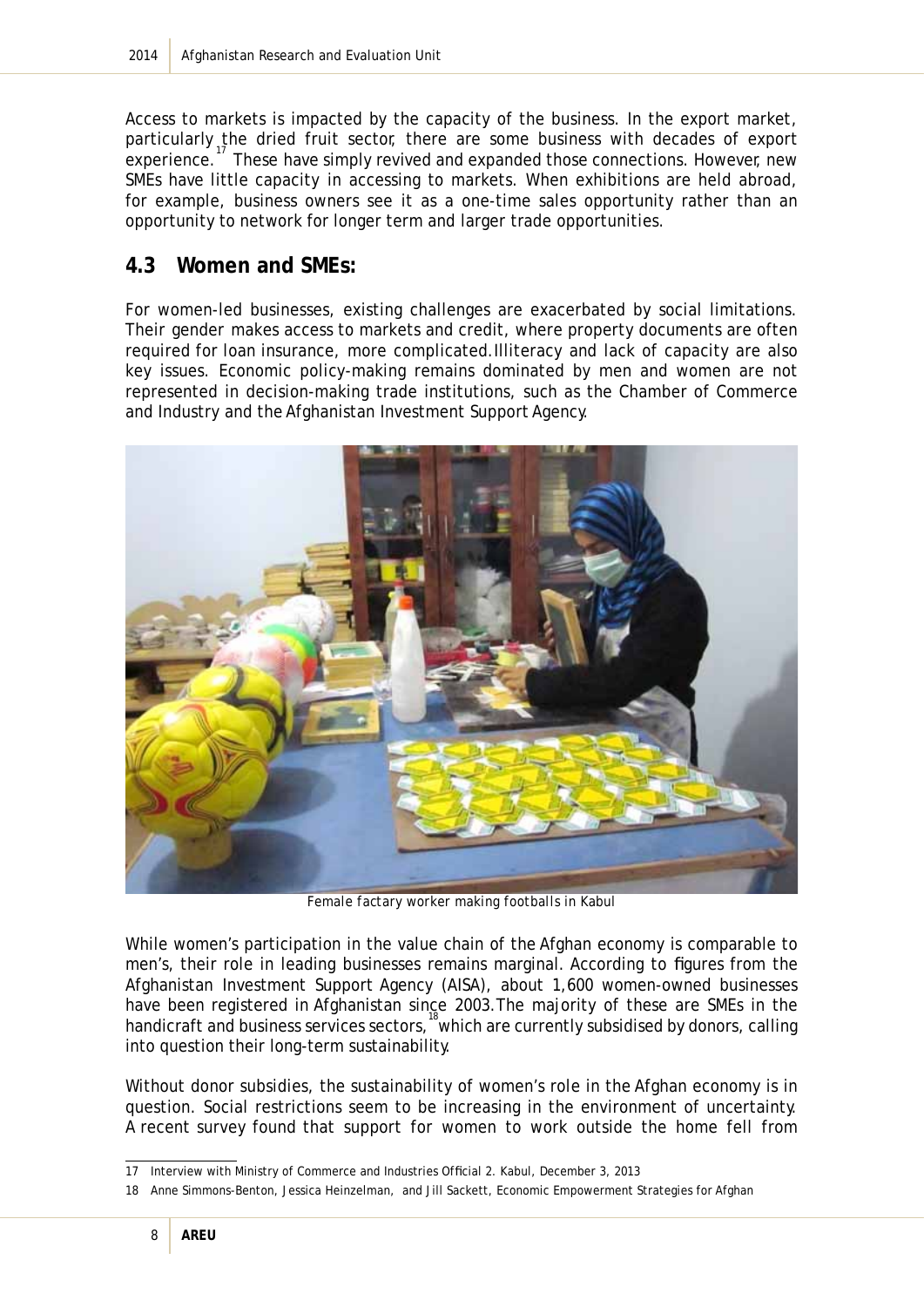71 percent in 2006 to 63 percent in 2013.<sup>19</sup>The Ministry of Women's Affairs, which is responsiblefor facilitating women-friendly economic policy, has been heavily criticised for incompetence. Additionally, the Ministry has failed to establish atangible presence in rural areas. About 77 percent of survey were unaware of the Ministry's activities in their area. There are over 125 women's associations throughout the country, most of which are in Kabul, highlighting the uneven regional growth.<sup>2</sup>

Without an enabling and appropriate environment for work that is rooted in a policy framework, capable women will not realise their full potential because companies are hesitant to give them opportunities.

Access to finance for women-led businesses is more complicated than for male-led businesses. While 17 commercial banks and microfinance institutions offer loans, the insurance for those loans largely relies on property or land ownership, which is limited for Afghan women. Historically, properties are registered by male household members.

Women's businesses also suffer from management capacity. Run with an "NGO-like mentality," they struggle in the face of competition. Some ASMED projects reported problems with budget spending, declining revenue generation and book-keeping within women's businesses. Business capacity building for women needs to move beyond training in specificsectors, such as handicrafts. Capacity building needs to address the rest of the value chain and the need for the existing products to be able to access markets sustainably.

<sup>19</sup> The Asia Foundation, Afghanistan in 2013: A Survey of the Afghan People. December, 2013 http:// asiafoundation. org/resources/pdfs/English2013ExecutiveSummary.pdf, (accessed January 1, 2014) 20 Ibid.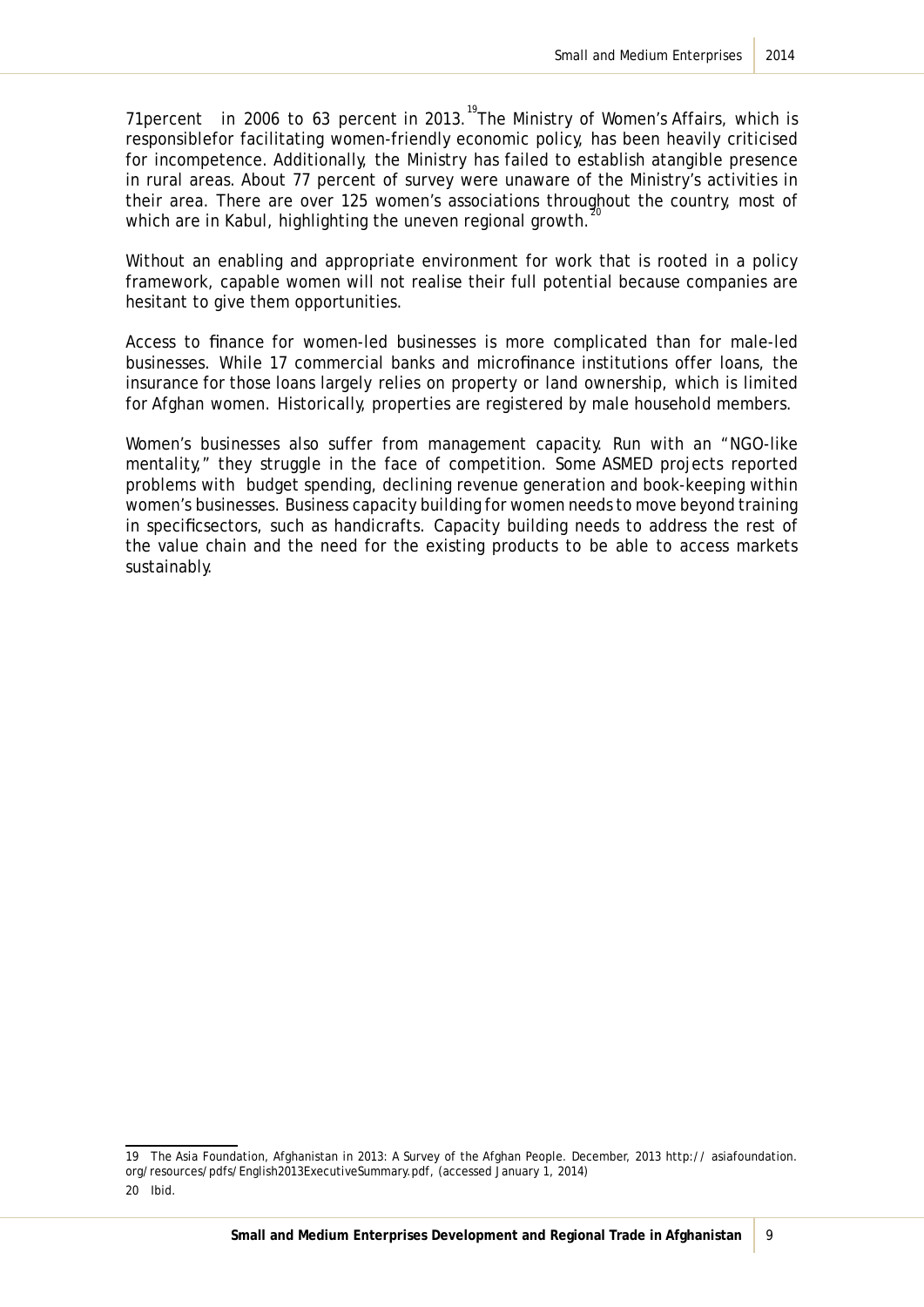## **5. Afghanistan's Trade**

Afghanistan's trade has seen tremendous growth in the past decade, but the deficit has remained massive. While Afghanistan depends heavily on foreign products for its domestic consumption, its exports remain limited, both in volume and variety. The World Bank ranked Afghan business 184th out of 189 economies for cross-border trade. Exports, peaking in 2008, have seen a steep drop since 2011; some items dropping as much as a 50 percent drop.

Officials say the reason for the drop is more complex than just fearslinked tothe security transition. Corruption and mafia-like networks exporting outside official channels of quality control impact the perception of Afghan produce in foreign products. Transportation, especially cross-border transport, remains a hurdle. At the policy level, the Afghan government has failed to assuage the reticence of Central Asian nations, who remain skeptical of expanding trade with the country, due to the political and security uncertainties. The volume of trade with Pakistan has expanded, but so has informal trade, costing the Afghan government tremendously in customs revenues.

In 2002, Afghanistan exports were estimated at about \$100 million. In 2012, the country's registered exports rose to \$470 million. If unrecordedsmuggled goods are considered, the number rises to \$2.6billion. Exports peaked in 2008 to US\$547 million, largely due to investment confidence as well as the injection of grant money into SMEs.



*Figure 1: Afghanistan's Export Statistics*

Improvements in exports may seem substantial because of a low starting point. The Asian Development Bank estimated Afghan exports would reach\$1.019 billion by 2010 without significant improvements in regional trade agreements, and even further to \$1.612 billion if road conditions improve and regional trade was better facilitated. Infact, total Afghan exports only reached \$ 492 million in 2010.

Source: Afghanistan Export Promotion Agency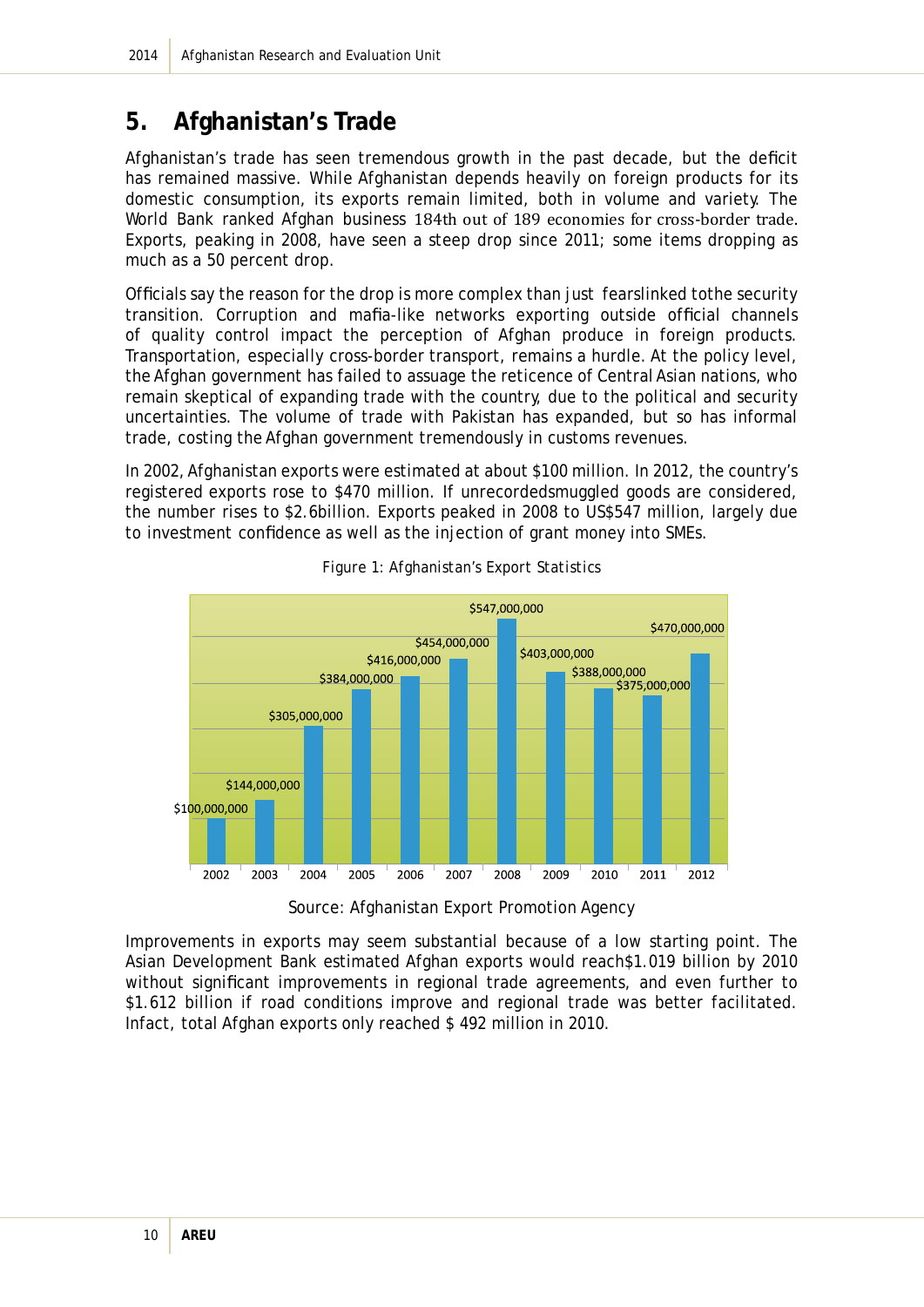Afghanistan's main trading partners are Uzbekistan, $^{21}$  Pakistan and China. In 2012, Afghanistan's total trade with Central Asian countries stood at \$1.5 billion in imports and \$17 millionin exports. With Pakistan, Afghanistan's imports were valued at \$597 million and exports were at \$151million. With China, imports were at \$703millon compared to \$11.6millionin exports.



*Figure 2: Afghanistan's Export Partners*

Sources: Afghanistan Export Promotion Agency and Afghanistan Central Statistics Office

Afghanistan's exports remain limited to traditional items: carpets make up about 40 percent of exports, dried fruit 20 percent, natural herbs 14 percent, and fresh fruit 13 percent. Remaining exports include cotton, hides, animal sklins and wool.<sup>23</sup> About 80 percent of Afghanistan's dried fruit goes to or through Central Asia. In 2012, Afghan Raisin Export Promotion Agency reported that the country exported about 20,000 tons of raisins alone to Central Asia.<sup>24</sup> Fresh fruitlargely goes to Pakistan, most of it via unofficial channels because trafficking and corruption are more prevalent on the country's eastern border.

#### **5.1 Trade with Central Asia:**

Central Asian countries remain largely skeptical of the benefits of trade with Afghanistan, particularly in comparison to risks that come from sharing about 2000 kilometres of borders. Much of that fear can be explained by history. Despite the fact that the former-Soviet republicswere integral to more than two decades of commercial relations between Kabul and Moscow, the subsequent falling out of Kabul and Moscow during the anti-Soviet *jihad* had great ramifications for the Central Asian nations, particularly during the civil war in Tajikistan. Their insurgents often found refuge in Afghanistan. During the 1990s, official economic relations were close to non-existent between Afghanistan and Central Asian countries, which were going through a decade of recession associated with transitions. Between 2001 and 2010, all the Central Asian countries bounced back from the recession and demonstrated economic growth;Turkmenistan reported a double-digit growth in its GDP.<sup>25</sup>The growth in trade for most of Central Asian countries is dominated

<sup>21</sup> Trade with Uzbekistan is largely shaped by electricity imports.

<sup>22</sup> NajlaHabibyar, Recommendation for Central Asian Countries. A Presentation by CEO of Afghanistan Export Promotion Agency (EPAA), November 12, 2012

<sup>23</sup> NajlaHabibyar, A Presentation by CEO of Afghanistan Export Promotion Agency (EPAA) to USAID's FAIDA programme, June 2013

<sup>24</sup> Interview with Ministry of Commerce and Industries Official 2. Kabul; December 3, 2013

<sup>25</sup> Roman Mogilevskii, "Trends and Patterns in Foreign Trade of Central Asia Countries", Institute of Public Policy and Administration Working Paper Series No. 1 (Bishkek:University of Central Asia. 2012)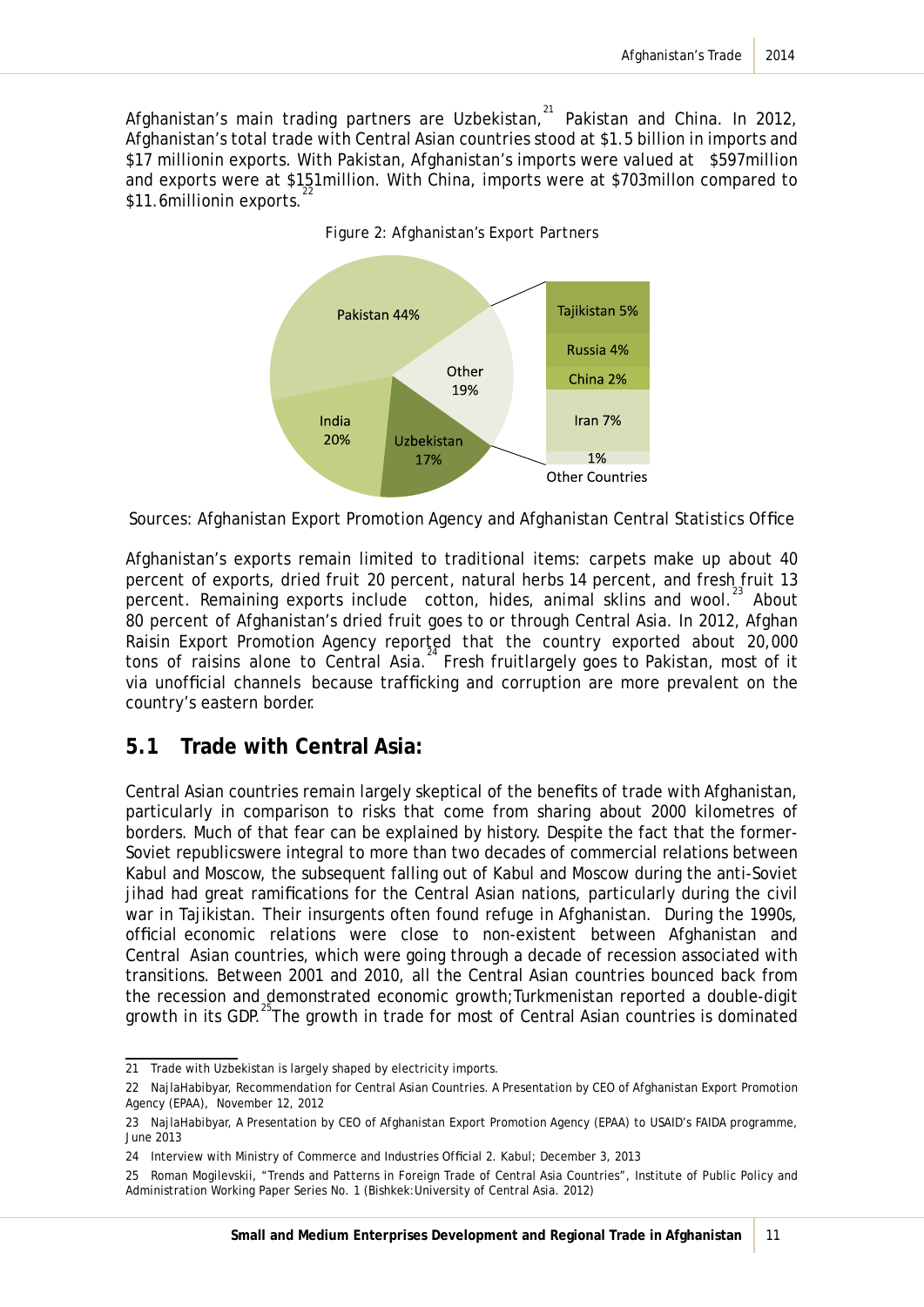by primary products such as hydrocarbons and metals. The share of manufactured goods in exports remains low.In 2010, all Central Asia countries only exported 5.9percent share of their exports to each other. Their exports to the European Union, Russia and China combined made up about 69 percent of their total exports.

In the past decade, Central Asia's trade with Afghanistan has also grown considerably, given its low start. However, the volume remains abysmal compared to Central Asia's trade with other countries. Trade with Tajikistan, for example, has grown from \$3.2 million in 2001 to \$92.1 million in 2010. However, Afghanistan's share in Tajikistan's foreign trade remains below one percent and is largely dominated by electricity and reexports.

As the uncertainty around the US troop withdrawal increases, the volume of trade between Afghanistan and Central Asia is unlikely to change dramatically in the short term. This is due to Central Asian fears, and because of unresolved "soft issues" such as border clearing and customs technology.<sup>28</sup> Afghan officials complain that Central Asian authorities remain slow in communication. While roads have improved on both sides of the borders, Central Asian governments have made little progress in installing new customs technologies. Reports suggest that Tajikistan, Turkmenistan and Uzbekistan, already suspicious of incoming goods from Afghanistan, plan to reinforce security at their borders as withdrawal begins.

#### **5.2 Trade and Transit Facilitation: Infrastructure Development**

A key hurdle for Afghanistan in expanding trade with Central Asia, besides security and the uncertain political climate, is infrastructure and trade facilitation. The Logistics Performance Index, developed by the World Bank, paints a bleak but improving picture of where Central Asian countries stand in terms of trade logistics "friendliness". In 2007, out of the 155 countries Afghanistan ranked 150, Tajikistan 146, Uzbekistan 129, and Kazakhstan 129. By 2012, the rankings had improved. Afghanistan moved up 15 places, Tajikistan 10 places, Uzbekistan 12 places and Kazakhstan 47 places.

| Country           | 2007 | 2010 | 2012 |
|-------------------|------|------|------|
| Afghanistan       | 150  | 143  | 135  |
| Tajikistan        | 146  | 131  | 136  |
| <b>Uzbekistan</b> | 129  | 68   | 117  |
| Kazakhstan        | 133  | 62   | 86   |

Source: World Bank Logistics Performance Index<sup>29</sup>

<sup>26</sup> Ibid.

<sup>27</sup> KhodiamakhmadUmarov, "Trade and Economic Relations between the Republic of Tajikistan and the Islamic Republic of Afghanistan," Institute of Public Policy and Administration Working Paper Series No. 13 (Bishkek: University of Central Asia, 2013).

<sup>28</sup> Interview with Ministry of Finance official, Kabul; November 28, 2013.

<sup>29</sup> The World Bank, Logistics Performance Index http://siteresources.worldbank.org/TRADE/ Resources/239070-1336654966193/LPI\_2012\_final.pdf#page=15(accessed December 1, 2013)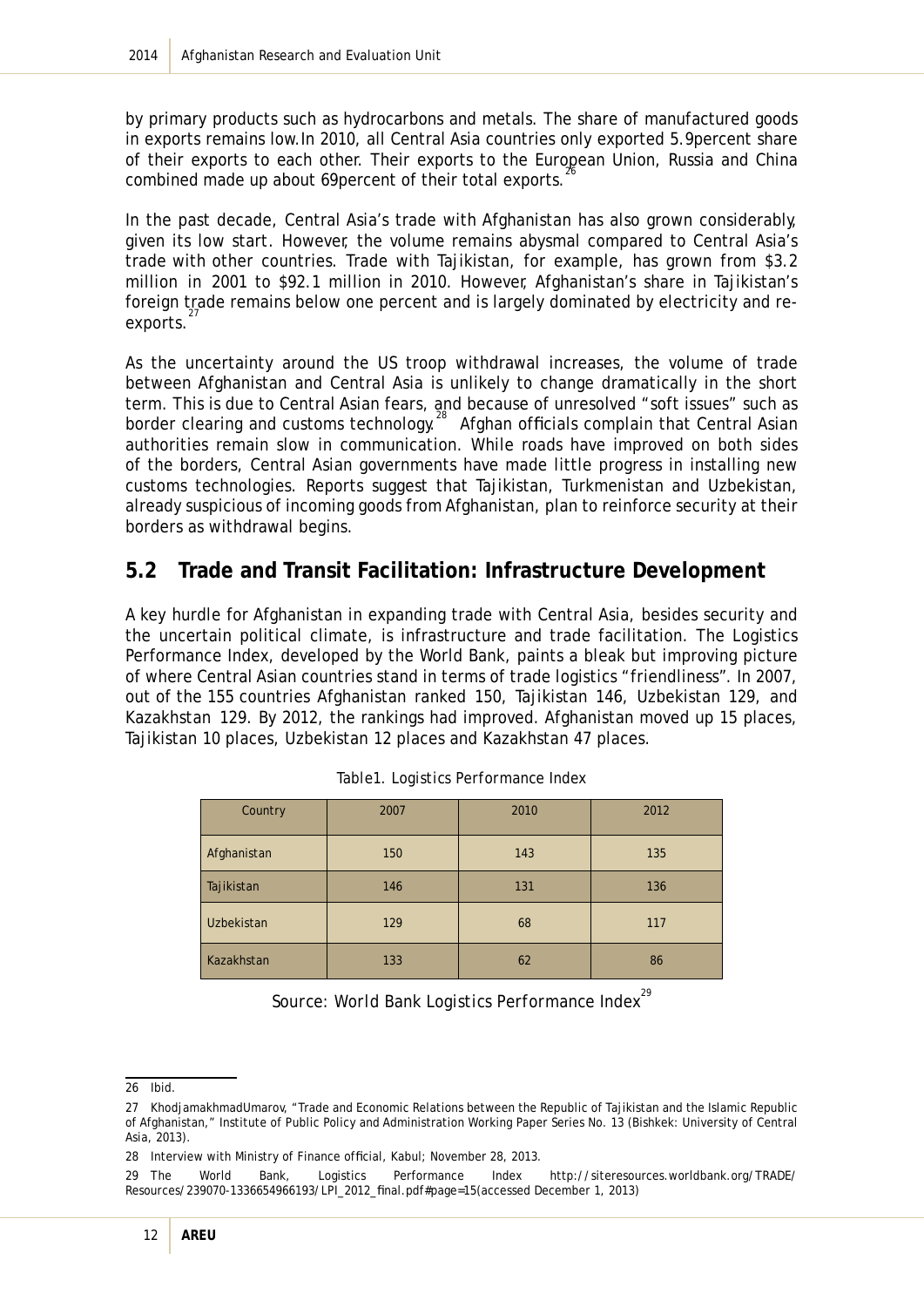In the past decade, considerable work has been done in Central Asia to improve transport facilitation through infrastructure development, particularlyin-country roads and railways. Led by the Asian Development Bank, the Central Asia Regional Economic Cooperation(CAREC) is one body that is coordinating in-country infrastructure projects with the larger vision for trade facilitation<sup>30</sup>. At the heart of the CAREC vision is the development of land transport corridors "that link Central, East, and South East Asia with the Middle East and Europe". With the goal of creating a fully functioning transport network by 2017, CAREC countries have already implemented 120 transport projects worth \$19billion. These include building or repairing 4,000 kilometres of roads and 3,200 kilometres of railways. An additional set infrastructure projects planned over seven years and valued at \$38.8 billion was recently agreed on.

Within Afghanistan, progress in connecting the country through highways has been lauded as a major achievements of the past decade. In 2002, it was estimated that Afghanistan only had 50kilometres of paved road. Afghanistan now has a 3,200kilometre long ring road.

A 75kilometre railroad with a transit capacity of 30,000 to 40,000tons per month has been built between Uzbekistan and the northern Afghan city of Mazar-e-Sharif. The railroad is considered crucial to NATO's supply route, particularly since the route through Pakistan is increasingly unreliable due to protests and closures. NATO will exit some of its goods from Afghanistan through this northern route. A feasibility study for another 300kilometres of an east-west railway in northern Afghanistan has been commissioned.

#### **5.3 Trade and Transit Facilitation: Soft Projects**

Unlike infrastructure development, the "softer" components needed to increase the capacity and volume of trade between Central Asia and Afghanistan have lagged behind and proving a greater challenge to implement.

Central Asian nations continue to mistrust goods coming from Afghanistan, "because of a perception of drugs and guns"32. Physicalinspections at borders remain a major hurdle, slowing the flow of goods. Central Asian countries havenot yet adoptedthe technology to integrate trade and transit at their custom points and open standardised lines of communication about goods, particularly transit goods. This has limited trade and increased the cost for traders.

In contrast, Afghanistan has installed the Automated System for Customs Data (ASYCUDA), providing communication and information follows across countries and borders. Afghan custom houses, manned by ASYCUDA trained operators, easily share information across the country. When a truck arrives from Pakistan, transiting Afghanistan to Uzbekistan, it enters the system in Torkham and gets sealed. It exits the system when it leaves Afghanistan in Hairatan. Still, complaints about harassment and corruption at checkpoints remain prevalent. Truck drivers in the east recently threatened to boycott work if the Afghan government does not address the issue of corruption along truck routes.

<sup>30</sup> CAREC is a partnership 10 countries receiving technical and financial support from six multilateral institutions: The Asian Development Bank, the European Bank for Reconstruction and Development, the International Monetary Fund, the Islamic Development Bank, the United Nations Development Programme, and the World Bank. http://www.adb.org/ countries/subregional-programs/carec

<sup>31</sup> Asian Development Bank, "CAREC Ministers Agree on \$23 Billion Action Plan to Boost Central Asia Links," October 30, 2012, http://www.adb.org/news/carec-ministers-agree-23-billion-action-plan-boost- central-asia-links?ref=countries/ subregional-programs/carec (accessed December 1, 2013)

<sup>32</sup> Interview with Ministry of Finance official. Kabul; November 28, 2013.

<sup>33</sup> Ibid.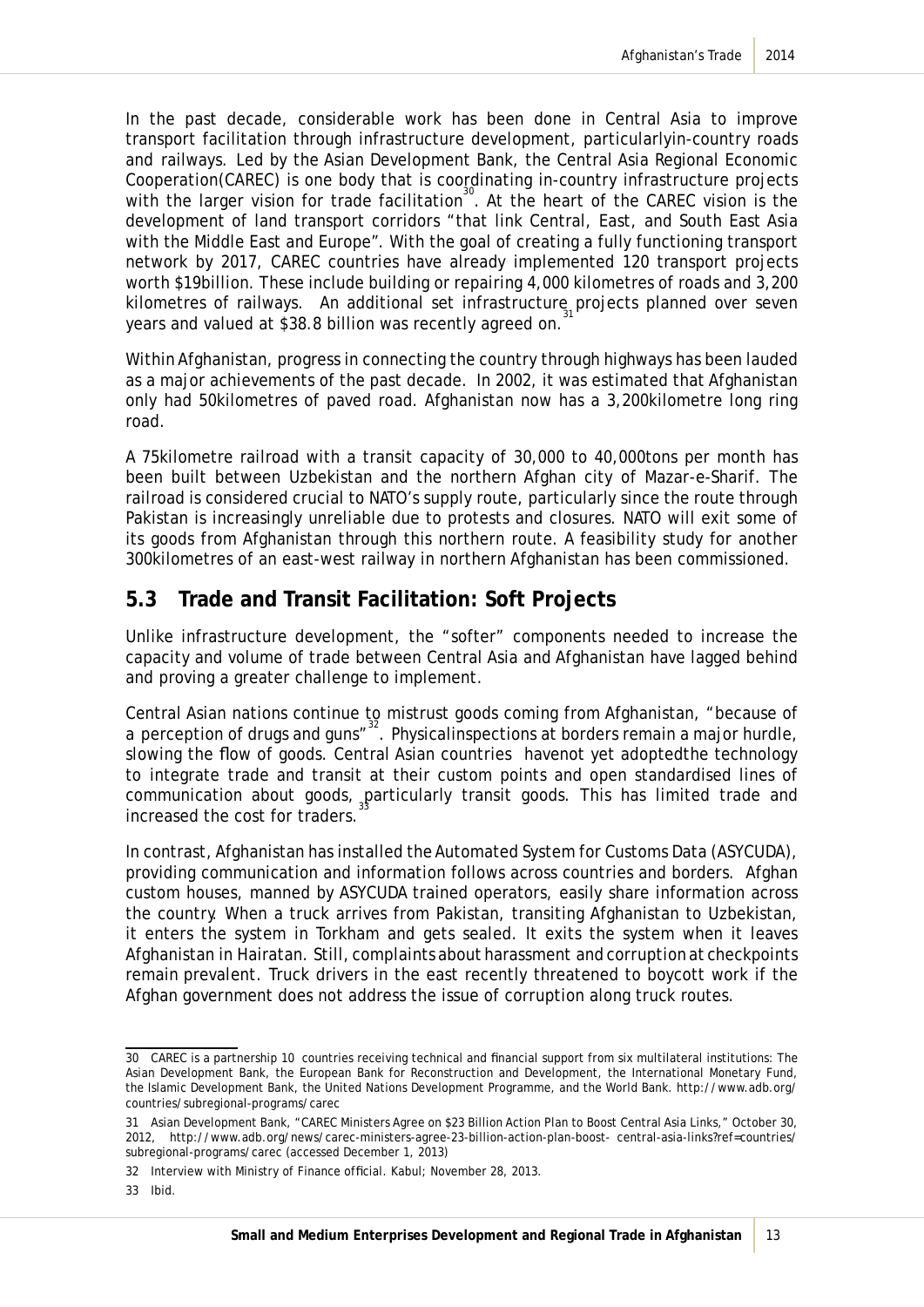Afghan officials complain that the technology they have in place does not help them if their trade partners do not have the same technology. Of their key partners, only Iran has an older version of ASYCUDA. The technology is costly and Central Asian nations do not have the same level of international aid as Afghanistan. Afghan officials partially attributes the lack of progress towards the technology to a larger symptom of Central Asian countries lacking "faith in increasing the level of trade" with Afghanistan $34$ .

#### **5.4 Policy Framework and Potential for Growth:**

Due to weak infrastructure, the cost of land transport and the lack of confidence in partnerships, interregional trade-flow between the Central and South Asia remains low at about 15 percent of total trade. Afghanistan's potential in this is massive; not just because it connectsCentral and South Asia, but also because ofits potential to serve as a pivot for India to access European market through Central Asia. Central Asian countries can also become more reliable trade partners for Afghanistan as Pakistan, one of Afghanistan's main trade partners, continues to struggle with militancy and has proved unreliable in following through with itsAfghanistan-Pakistan Transit Trade Agreement (APTTA) commitments. Experts warn that Afghanistan's trade potential is limited if the focus, particularly of the New Silk Road Initiative," remains on "traffic between Afghanistan and its neighbours". Rather, the vision should be one of "continued corridors of transport".

At the policy level, Central Asian countries are not convinced ofthe US commitment to helping Afghanistan become the transit hub envisioned in the New Silk Road Initiative. Without a specific budget and a clear team leading the project, the initiativehas remained "a way of thinking" to date, and not a concrete strategy. Doubts have been furthered by the US's simultaneous pivot to East Asia.

However, a number of major projects have created some optimism about realizing regional trade potential. The Central Asia-South Asia Electricity Transmission and Trade Project (CASA-1000), aims to provide hydro-electricity during summer from Tajikistan and Kyrgyzstan to Pakistan via Afghanistan, and is expected to boost economic relations in Central Asia. Afghanistan would benefit from the project as a consumer of about 300mega watts of electricity, and as a transit nation receiving transit fees, as 1000 mega watts of electricity transit through Afghanistan to Pakistan's national grid. Technical implementation of the project is expected to begin in 2014 and be completed by 2017.

The Turkmenistan-Afghanistan-Pakistan-India Natural Gas Pipeline (TAPI) is a1,735kilometre, \$7.6billion pipeline. While progress has been slow, steps have been taken recently to ensure the project is operational by the expected deadline of 2017.<sup>39</sup>The pipeline is expected to bring about 3.2 billion cubic feet of natural gas per day to Afghanistan, Pakistan and India from the Dault-abad fields, 200kilometreswithin Turkmenistan.<sup>40</sup>The

<sup>34</sup> Ibid.

<sup>35</sup> Launched former US secretary of State Hillary Clinton in October 2011,

<sup>36</sup> Frederick Starr, "Central Asia, Afghanistan and the New Silk Road." Presentation at Jamestown Foundation, November 2011.

<sup>37</sup> Aziz, Afghan Minister Discuss CASA-100 Project. The Daily Times; September 19,2013 http://archives. dailytimes. com.pk/business/19-Sep-2013/aziz-afghan-minister-discuss-casa-1000-project (accessed January 15, 2013)

<sup>38</sup> The 1,222 kilometre transmission project is expected to cost about \$820 million. However, funding remains uncertain; the Asian Development Bank has withdrawn, while the World Bank is yet to make a commitment, as the project needs to be presented to its board of directors for a final decision. The US recently promised \$15 million for the project.

<sup>39 &</sup>quot;India for Big Push to get TAPI pipeline," The Hindu, November 23, 2013 http://www.thehindu.com/business/ Industry/india-for-big-push-to-get-tapi-pipeline/article5383455.ece

<sup>40 &</sup>quot;Another Agreement on TAPI Gas Pipeline Project Signed in Ashqabat." Turkmenistan.Ruhttp://www. turkmenistan.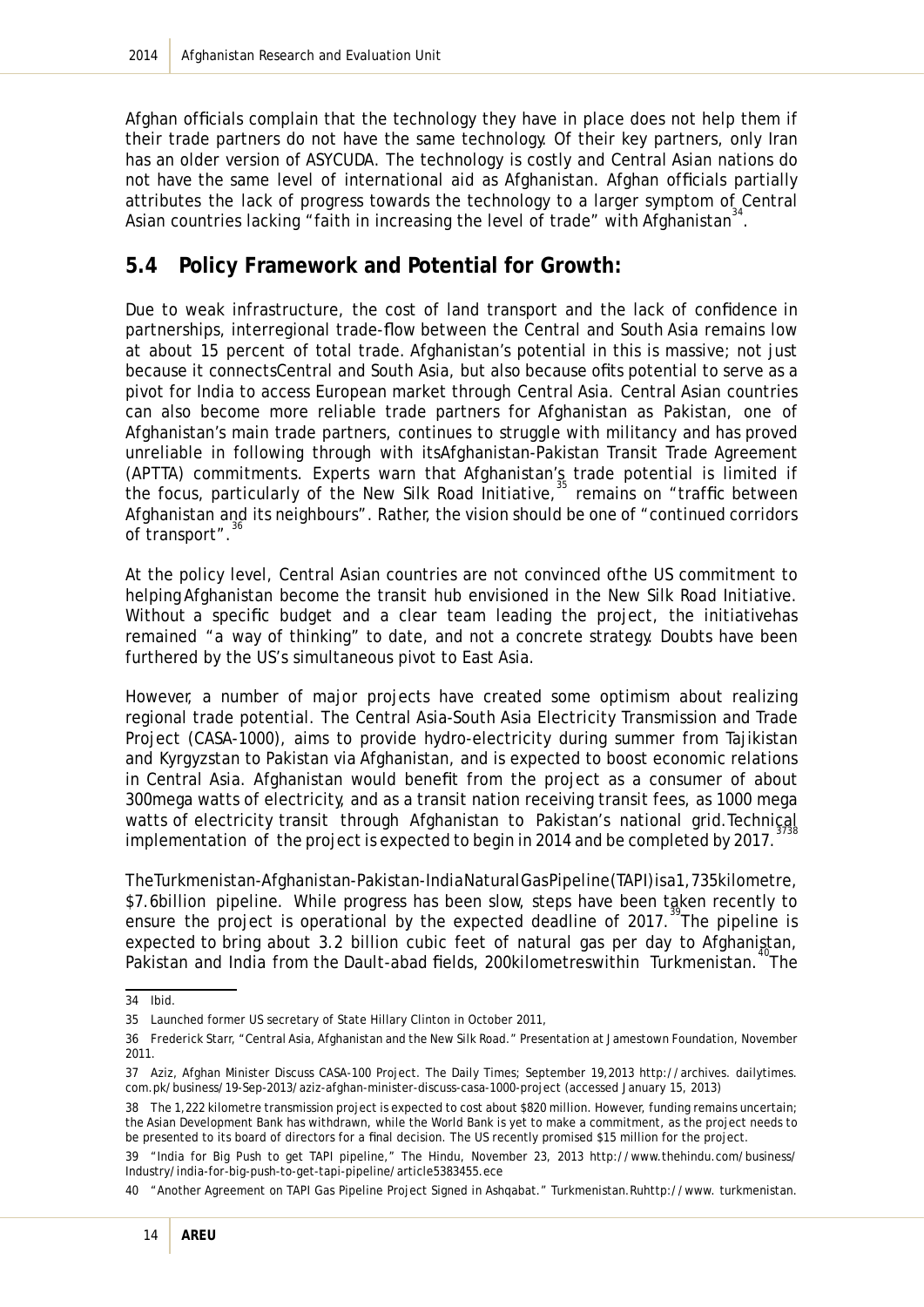gas will be transported to India through 735kilometresof Afghan territory (Kandahar and Herat), and 800kilometres in Pakistan (Quetta and Multan). Recently, the partners signed a Transaction Advisory Agreement to find a reputable international firm to lead the consortiumimplementing the project. The Asian Development Bank is serving as the transaction advisor.

#### **5.5 Trade Challenges and SMEs**

For Afghan traders, transportation and transit at the borders, and corruption at customs and taxation officesare the main issues impeding growth. On the eastern front, the Pakistani border is unreliable, gate closing down frequently due to protests over drone strikes. On the northern front, the freight capacity to carry goods is limited, with only up to four trains operating weekly.<sup>41</sup>The railway is only used for imports. The trains bringing goods into Afghanistan return empty because Uzbekistan only allows Afghan goods to arrive viaship. This leaves room for corruption. Additionally, because of corruption, transit goods coming from Pakistan are sometimesprioritised over local produce.

Afghan officials also describe a mafia, with far-reaching ties inside the government. This mafia controls exports to Pakistan and beyond, bypassing the official quality control channels. This impacts Afghanistan's revenues as well as brings down exports. In some cases, onions for example, the product exported by the mafia reenter Afghan market at a price three-to-four times higher than the original price. The mafia is also known to import low-quality foreign dried fruit, such as Iranian and Brazilian almonds, mix it with Afghan dried fruit, and re- exporting it, again bypassingquality control. This affects the perception of the quality of Afghan products and, in this case, decreases demand for Afghan dried fruits.

#### **5.6 SME Case Studies**

#### **5.6.1 Tabasum Raisin Processing, Kabul**

The Kabul-based Tabasum Raisin Processing companywas launched in 2007. The owner had 17 years of experience exporting raisins to Central Asia prior to establishing Tabashum. With about 110 workers, the company processes and exports between 3,000 and 4,000 tons of raisins a year to Central Asia, and from there to Europe and North America. About 60 percent of the company's workers are male and 40 percent are female. Tabasumgathers its raisins primarily from small-scale farmers, but also from other companies.

Last year, over 3,000 tons of dried fruits, largely raisins, wasstranded at the border in Hairatan for three month, waiting for a ship to transfer it to Uzbekistan. According to officials, cement and oranges coming from Pakistan were given priority over the Afghan raisins. About 1,700 tons of the strandeddried fruit came from Tabasum. This incident affected Tabasun's relationship throughout the value chain, but especially with the clients in Central Asia and Europe. When the raisins finally made it through months later, the product lifespan had been shortened.

ru/en/articles/17490.html

<sup>41</sup> BBC Persian, Hairtan, Afghanistan's Gateway to Central Asia http://www.bbc.co.uk/persian/ afghanistan/2012/10/121004\_album\_hairatan\_port\_afghanistan.shtml, (accessed December 1, 2013) 42 Interview with Ministry of Commerce and Industries Official 2.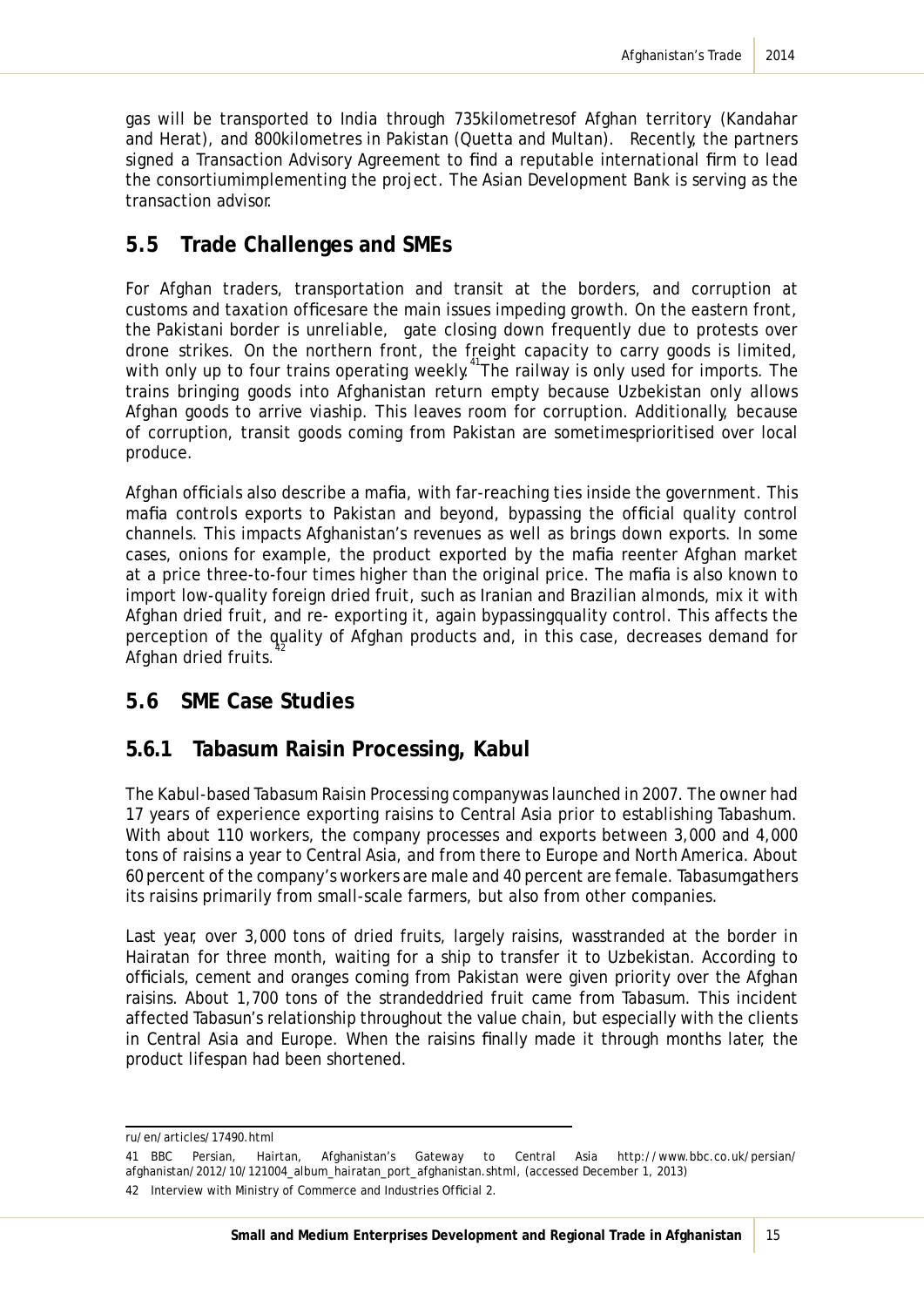Tabasum reports a 30 percent decline in exports over the past two years. This is partially due to problems at the borders and partially due to tough competition from neighbouring countries, particularly Iran.<sup>43</sup> With the Iranian currency depreciating rapidly in recent years, the price of Iranian raisins has dropped, making it difficult for Afghan exporters to market their product. Tabasum has since diversified its export routes, using Pakistan, as well asthe Afghan border town of Aqina, from where the raisinsare transported to Turkmenistan and Iran and then Turkey.

The construction of the Uzbekistan-Hairatanrailway lineraised the hopes of Afghan traders, but it remains in use only for imports. Almost all imports, excluding oil and wood, come by rail. Oil and wood transit by shipfrom the river port of Termezto Hairatan. This beganin 2011, when the demand for imports was high and the capacity of Afghan terminals to unload from rail cargos was limited. Despite increased terminal capacity and excess capacity on the railway, wood and oil continues to be brought byship.

Afghan exporters have repeatedly called on the government to address the issueof transport bringing goods into Afghanistan do not return empty. However, Uzbekistan remains skeptical about the security of goods coming from Afghanistan by rail.In addition to this being an inefficient use of railway resources, the ships operating between Termez and Hairatanare few and old and goods have been drowned.<sup>44</sup> Additionally, using only ships for exports means that goods areloaded and unloaded more than the usual. Tabasum's boxed raisins, for example, are loaded at the warehouse in Kabul, driven to Hairatan and unloaded, loaded onto the ship, unloaded again in Tarmez across the river, loaded onto a train, unloaded onto a truck before they reach their destination. By the time the boxes reach the customer, the packaging is in bad shape.

Another challenge Tabasum reports is having to clear its balance with the government annually, which requires bribes. Tabasum has to clear two accounts, one for processing, one for export. The license for each of the operation falls under a different government entity, requiringTabasum to clear its balance twice at the end of each year.

#### **5.6.2 Ariana Trading, Balkh**

Ariana Trading imports flour and oil and other cooking materials from Central Asia, and exports raisins and herbs to Central Asia and Europe. The company employs 26 people in its export and import business. In the last half of 2013, Ariana exported 500tons of semi- processed raisins throughHairatanandAqina.

For Ariana Trading, corruption at border crossing points, particularly at eastern and southern borders with Pakistan, makes market competition difficult. A recent survey of traders showed that with the exception of Kabul, corruption was a major issue at all entry points into Afghanistan, with Aqina, Spin Boldak, Hairatan, Miran Shah and Torghandi reported as corrupt by over 75 percent<sup>45</sup> of respondents.<sup>46</sup>Arianaand several other Balkh traders used to import Malaysian vegetable oil through Hairatan and sell it throughout the

<sup>43</sup> Interview with Owner of Tabasum Raisin Processing. Kabul, December 1, 2013

<sup>44</sup> Interview with Balkh Chamber of Commerce and Industry official. Mazar-e-Sharif, December 9, 2013

<sup>45</sup> Saeed Parto, Jos Winters, EhsanSaadat, MohsinUsyan, and AnastasiyaHozyainova. "Afghanistan and Regional Trade: More, or Less Imports from Central Asia?", Institute of Public Policy and Administration Working Paper Series No. 3 (Bishkek: University of Central Asia, 2012)

<sup>46</sup> Owners of Ariana Trading say corruption is less of an issue for them at the northern borders, which contradicts the survey finding. The discrepancy could be explained by the fact that Ariana has outsourced clearing its goods at customs to commission workers who charge a service fee of about \$40 per cargo of about 60 tons. If there is corruption, Ariana Trading does not experience it first-hand.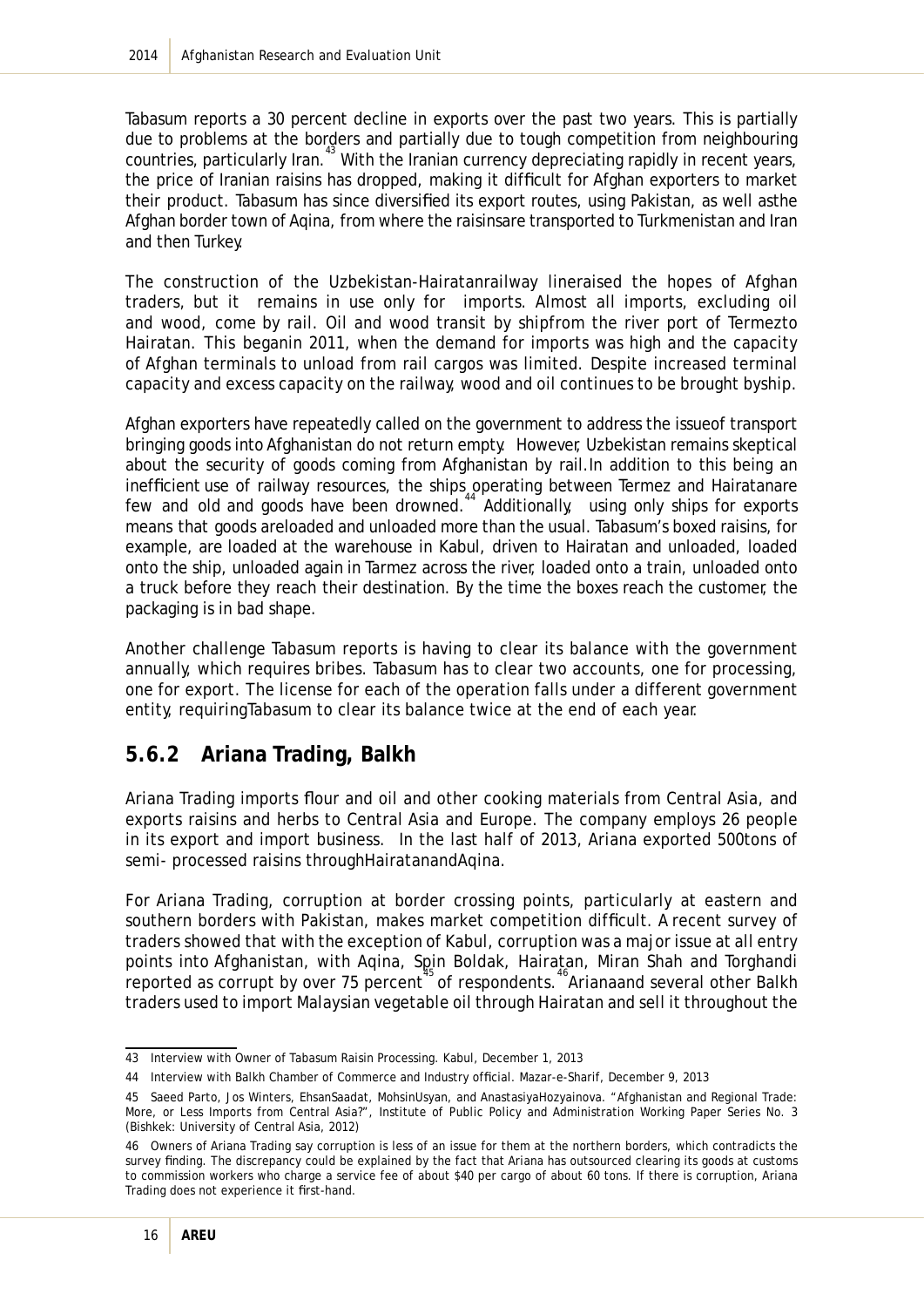country.Cooking oil from Malaysia is considered high quality in Afghanistan. However, the largely impoverished nation also demands low prices.<sup>47</sup>In the past two years, Kandahari businessmen have imported the same Malaysian oil through Pakistan. With corruption prevalent at the Pakistani border crossings,southern traders end up paying less custom duty when they import through Spin Boldak. Kandahari traders end upproviding the same Malaysian vegetable oil for much cheaper than what Ariana Trading and other Balkh business offer.As a result, Balkh businesses have completely stopped importing vegetable oil.

<sup>47</sup> Saeed Parto, Jos Winters, EhsanSaadat, MohsinUsyan, and AnastasiyaHozyainova, "Afghanistan and Regional Trade."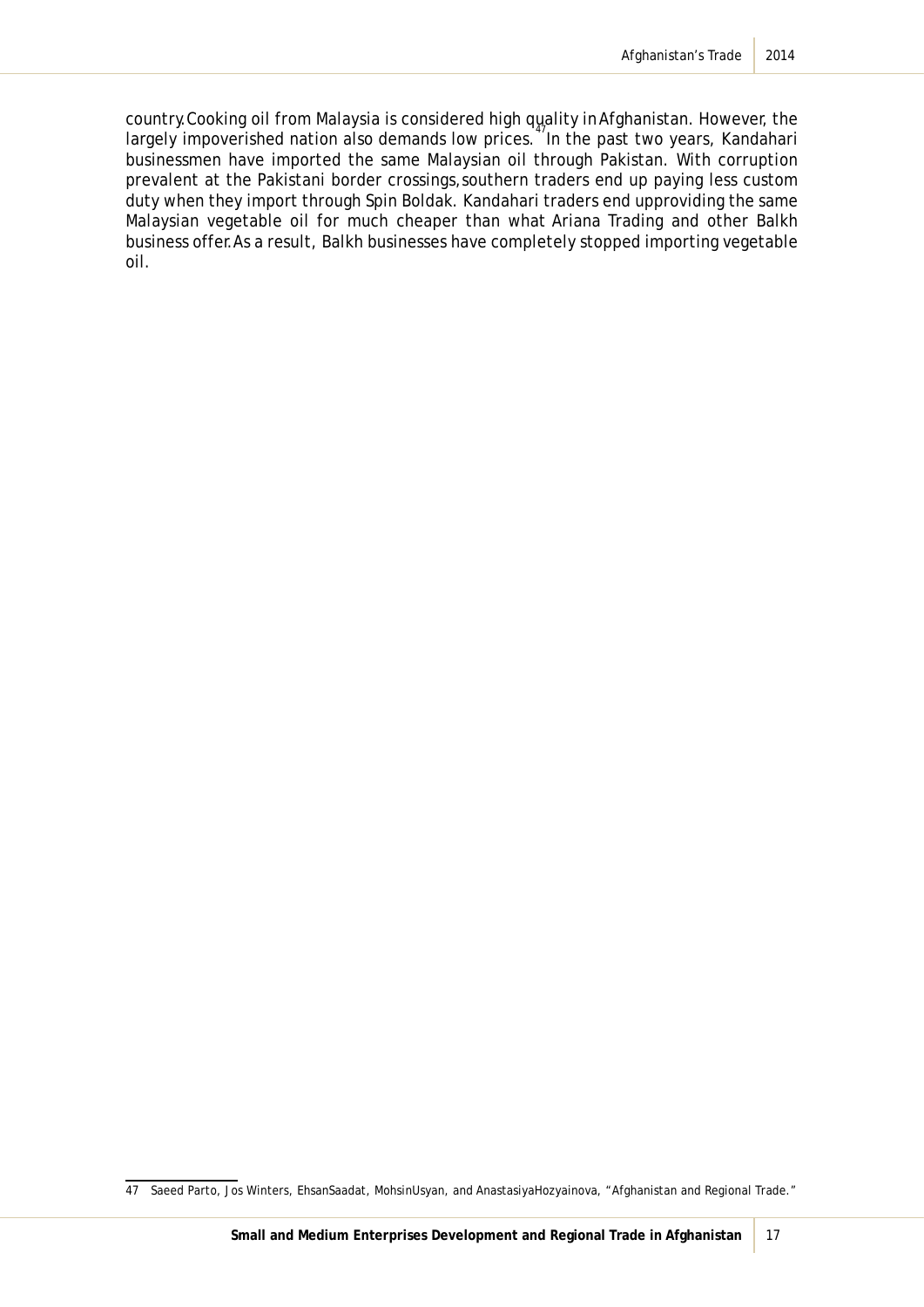# **6. Conclusions and Policy Recommendations**

With the imminent decline in aidfollowing the foreign withdrawal from Afghanistan, attention is bound to shift to the deficiencies of the country's economic structure. The heavy reliance on aid and spending tied to the military presence has meant that the private sector, the engine of growth for the country's economy, has not received timely attention. As the uncertain political and security climate will continue to limitlarge investments, SMEs will remain at the core of the Afghan private sector. However, SMEs lackeda government strategy until as late as 2009, and even then, implementation did not begin until 2011. With adequate attention, SMEs could have developed more capacity and self-sufficiency. However, corruption, real and perceived, and a lack of clear benefits have kept a majority of SMEs informal and unregistered. Those that are involved in trade remain prey to corruption.

Trade and transit with Central Asia has long been touted as having a potential major economic boost for Afghanistan. However, it remains at a modest level and the volume is unlikely to grow dramatically in the near future as major hurdles remain. Central Asian countries are hesitant about expanding the volume of investment in trade in Afghanistan at a time of uncertainty. Their hesitance is evident in their slow policy shifts and lack of investment in "softer projects", such as customs technology, that would pave the way for increased cross-border trade. The US has not quelled Central Asia's justified fears; despite much hype, the New Silk Road Initiativehas not turned into an actual strategy as the US has begun a pivot to Asia.

On the Afghan side, most trade is conducted by SMEs, with the exception of energyimport projects that are either run by the government or larger companies.SMEs involved in trade face multiple problems that hamper their expansion. The most serious of these are political and security uncertainty and problems transiting the border. Their desire to expand transactions, particularly exports which Afghanistan aims to increase as the trade deficit is massive, are met by limited transport and customs capacity at ports of entry.

Afghanistan's implementation of new customs technology, remains useless to a large extent because itsneighbours have not installed the same technology. Corruption at the borders means goods transiting from Pakistan get priority over Afghan exports. Corruption also makes market competition for importers difficult. Those traders importing goods through more porous borders with Pakistan, where customs revenue collection is less rigid due to corruption, can sell their goods at a cheaper price than traders importing the same product via northern borders with Central Asia.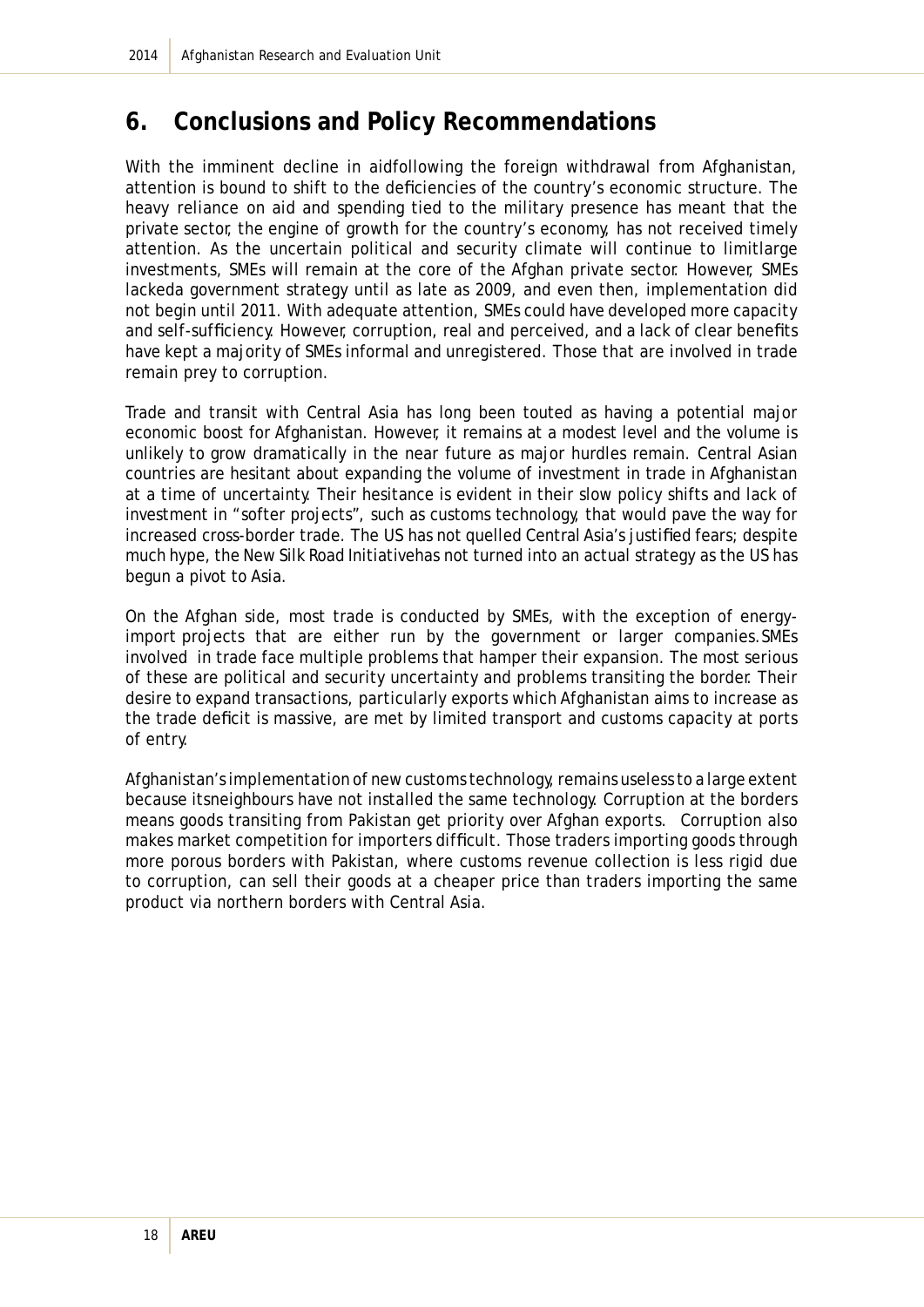#### **6.1 Recommendations**

- **Raise awareness of the role of government in business development:**With the decline in aid and military spending, the Afghan government will increasingly become the focal point for businesses. Many business owners remain uncertain about the role of government in business facilitation under the new economic policy. A wellorchestrated campaign is needed to inform business-owners about when they can seek help from the government and when demands go beyond the government's limited role in the market economy.
- **include women:** Female business leaders are completely missing from policymaking bodies such as the Afghanistan Investment Support Agency and the Afghanistan Chamber of Commerce and Industry.Female-owned SMEs are struggling and public acceptance of women working outside home is declining. The presence of women in the decision-making bodies could result in formulation of polices that create more enabling environments for women in business.
- **Coordinate the implementation of the SME Strategy:**With a clear SME strategy finally in place, the SMEDirectorateat the Ministry of Commerce and Industry coordinating implementationremains understaffed. The government needs to increase human resource capacity within the directorate to meet the demand.
- **Build SME Capacity to Find and EngageNew Markets:** Afghan traders still struggle in finding markets abroad. The culture of exhibitions, largely subsidised by international organisations over the past decade, needs to be better rooted in the trade community. The government needs to help SMEs in marketing and networking strategies to engage long-term clients, not just immediate sales at exhibitions.
- **Link Business Needs and the Education System:**TheSME Directorate should work with public and private educational institutionsto ensure that educational curricula reflect local economic and business needs.
- **FacilitateSMEFormalisation:**Inefficient bureaucracy and corruption,combined with no clear incentives for SMEs, has kept a majority of SMEsoutside the government's sphere of influence.The process of registering businesses has been simplified, but licensing remains complicated. The Afghan government needs to simplify the licensingfor SMEs if it wants to bring more of the sector under its formal supervision.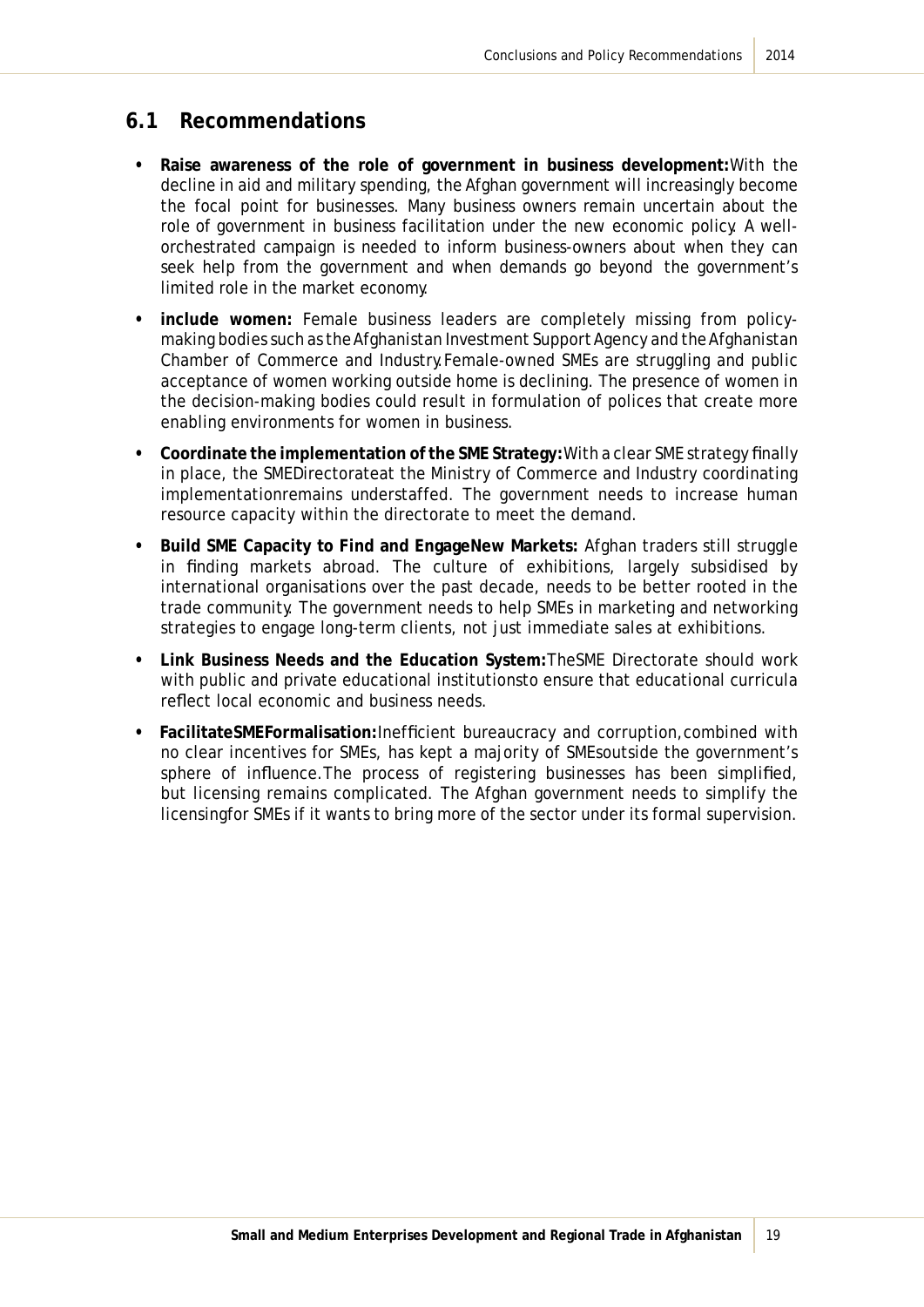### **Resources**

Roman Mogilevskii. "Trends and Patterns in Foreign Trade of Central Asia Countries." Institute of Public Policy and Administration Working Paper Series No. 1.Bishkek: University of Central Asia, 2012.

Saeed Parto, Jos Winters, EhsanSaadat, MohsinUsyan, and AnastasiyaHozyainova. "Afghanistan and Regional Trade: More, or Less Imports from Central Asia?" Institute of Public Policy and Administra- tion Working Paper Series No. 3. Bishkek: University of Central Asia, 2012.

KhodjamakhmadUmarov. "Trade and Economic Relations between the Republic of Tajikistan and the Islamic Republic of Afghanistan." Institute of Public Policy and Administration Working Paper Series No. 13. Bishkek: University of Central Asia, 2013.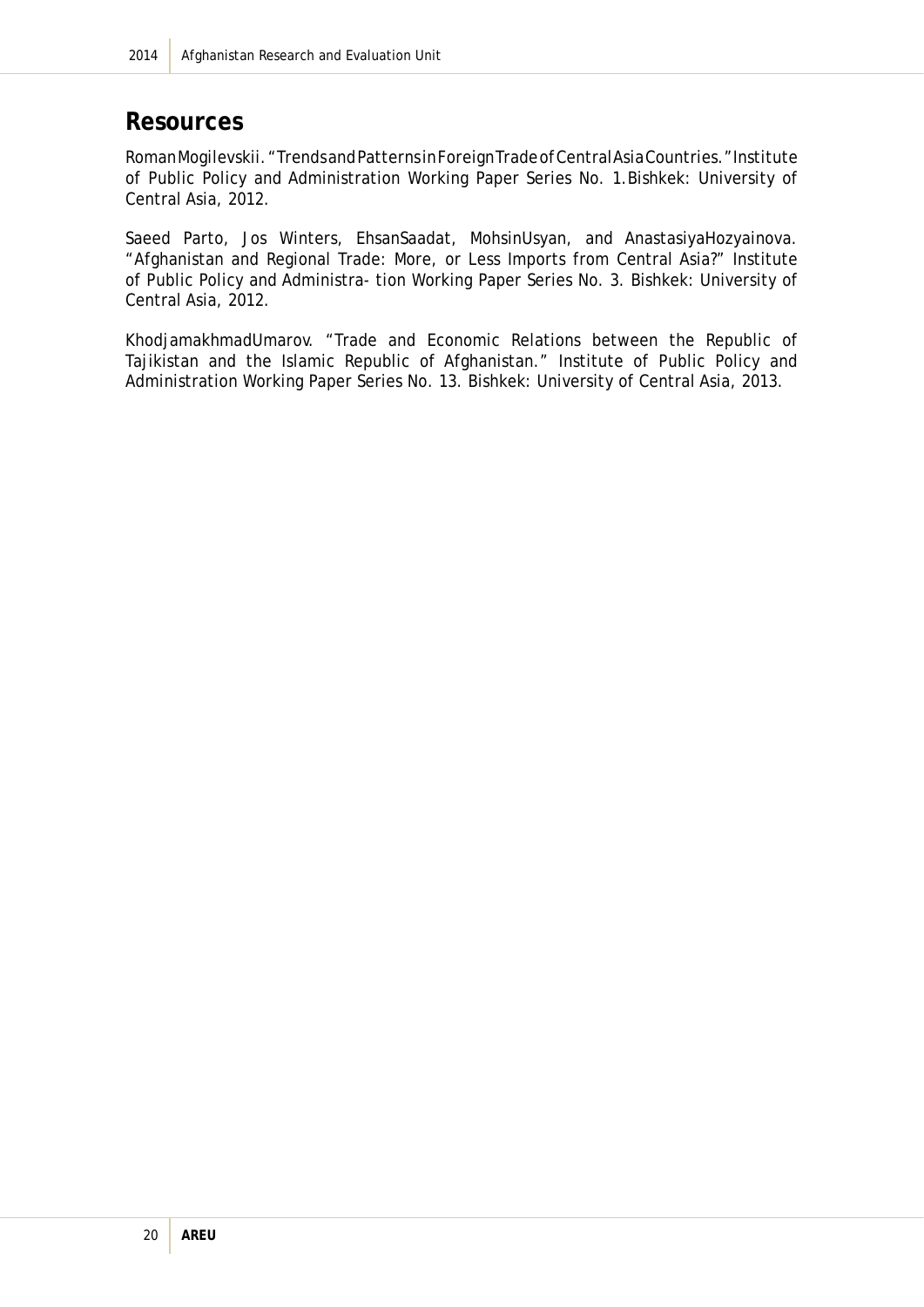### **Request for Feedback**

AREU is very interested to hear from its research users. Whether you are a regular reader of our publications, have attended an AREU lecture or workshop, use the library, or have only just become familiar with the organisation, your opinions and feedback are valuable. They can help us deliver on our mandate as best we can by informing our approach to research and the way we communicate results. The easiest way to provide feedback is to email areu@areu.org.af. Alternatively, you can call +93 (0)799 608 548. You are free to tell us what you like, but some potentially useful information is:

- How you engage with AREU (i.e., through publications, meetings, etc.)
- What you use AREU research for
- How you receive AREU publications
- Whether you use hard or soft copy versions
- How publications could better present information to you
- Your thoughts on our research processes or results
- Suggested areas of research
- Your favourite AREU publications or events
- What you believe we could do better
- Your field of interest, employment or study, as well as location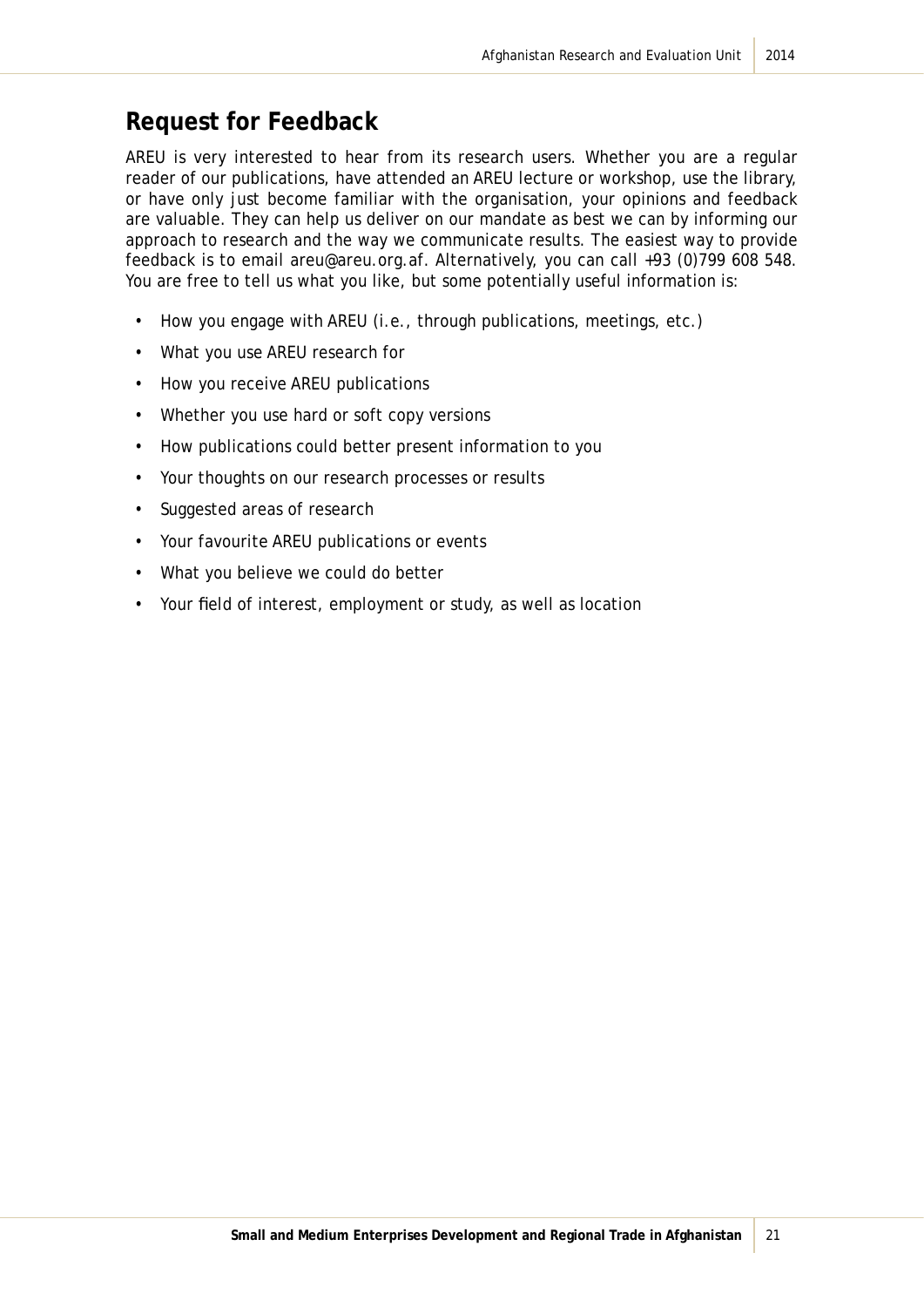# **Recent Publications from AREU**

All publications are available for download at www.areu.org.af, and most in hardcopy for free from the AREU office in Kabul.

| Dec2013  | Water rights and conflict resolution processes in Afghanistan: The case of the<br>Sar-i-Pul sub-basin                                                                |
|----------|----------------------------------------------------------------------------------------------------------------------------------------------------------------------|
| Dec2013  | Women's Economic Empowerment in Afghanistan, 2002-2012: Information<br>Mapping and Situational Analysis                                                              |
| Dec2013  | Women's Economic Empowerment in Afghanistan, 2002 - 2012 'Situational<br>Analysis'                                                                                   |
| Dec2013  | Women's Economic Empowerment in Afghanistan 2002-2012 'Information<br>Mapping'                                                                                       |
| Nov 2013 | #Women's Rights, Gender Equality, and Transition: Securing gains, moving<br>forward                                                                                  |
| Sep 2013 | # *EYES WIDE SHUT: Counter-Narcotics in Transition                                                                                                                   |
| Aug 2013 | # *Women's Economic Empowerment in Afghanistan: Creating Spaces and<br>Enabling the Environment, by Lena Ganesh                                                      |
| Aug 2013 | # *Balkh's Economy in Transition, by Paul Fishstein                                                                                                                  |
| May 2013 | A Little Bit Poppy-free and a Little Bit Eradicated: Opium poppy cultivation in<br>Balkh and Badakhshan Provinces in 2011-2012, by Paul Fishstein                    |
| Mar 2013 | "Good" water governance models in Afghanistan: Gaps and Opportunities, by<br><b>Vincent Thomas</b>                                                                   |
| Feb 2013 | # *Land, State, and the People in Afghanistan: 2002 - 2012, by Liz Alden Wily                                                                                        |
| Jan 2013 | All Bets are Off! David Mansfield Prospects for (B) reaching Agreements and Drug<br>Control in Helmand and Nangarhar in the run up to Transition, by David Mansfield |
| Jan 2013 | # *The 2013 A to Z Guide to Afghanistan Assistance, by AREU Available in hard<br>copy from the AREU office in Kabul.                                                 |

(# indicates that a publication or a summary is available in Dari, and \* in Pashto)